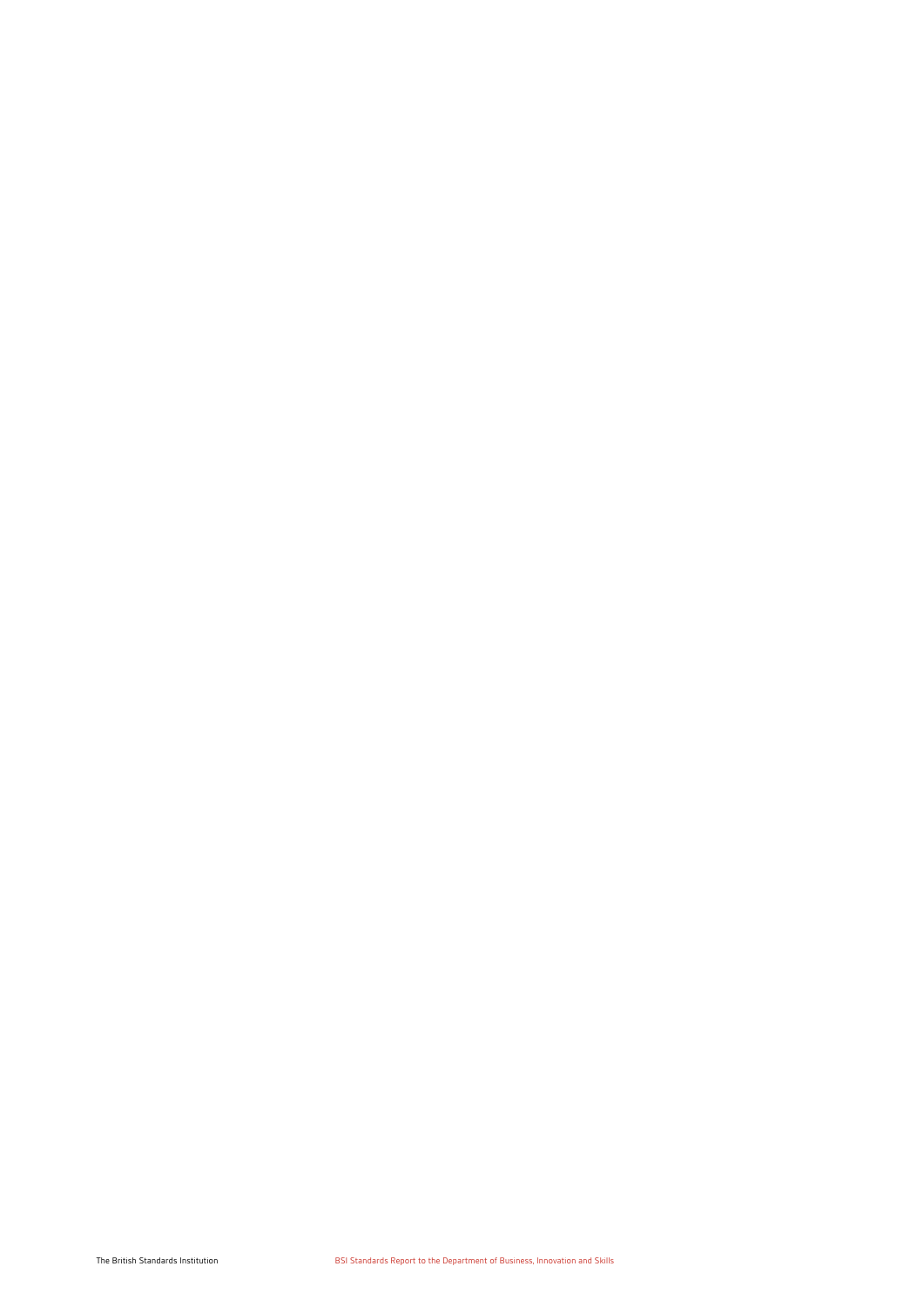# **Contents**



| 1.             | <b>Executive Summary</b>                                     | $\overline{2}$    |  |
|----------------|--------------------------------------------------------------|-------------------|--|
| 1.1            | <b>Introduction</b>                                          | $\overline{2}$    |  |
| 1.2            | <b>Financial</b>                                             | 2                 |  |
| 1.3            | <b>Support for Standards</b>                                 | $\overline{2}$    |  |
| $1.4^{\circ}$  | <b>Support for Standards Development</b>                     | 3                 |  |
| 1.5            | <b>Support for Participation in Standardization</b>          | 3                 |  |
| 2 <sub>1</sub> | <b>Background</b>                                            | 4                 |  |
| 2.1            | <b>National Standards Body</b>                               | 4                 |  |
|                | 2.2 Areas of activity supported                              | 4                 |  |
| 3.             | <b>Support for Standards</b>                                 | 6                 |  |
| 3.1            | <b>BSI membership for HMG</b>                                | 6                 |  |
| 3.2            | Contribution to membership of ISO/IEC/CEN/CENELEC            | $\overline{7}$    |  |
| 4.             | <b>Support for Standards Development</b>                     | 10 <sup>1</sup>   |  |
| 4.1            | <b>Standards Development Programme</b>                       | 10                |  |
| 4.2            | <b>Spend Summary</b>                                         | 11                |  |
| 4.3            | Priority Areas Standards Development programme               | $12 \overline{ }$ |  |
|                | 4.4 BSI Staff Travel                                         | 13                |  |
| 5.             | <b>Support for Participation in Standardization</b>          | 14                |  |
| 6.             | <b>Support for Consumer Participation in Standardization</b> | 15                |  |
| 7.             | <b>Smart Cities Initiative</b>                               | 18                |  |
| 8.             | <b>International Projects</b>                                | 19                |  |
|                | <b>Appendix A</b>                                            | 20                |  |
|                | <b>Appendix B</b>                                            | 22                |  |
|                | 25<br><b>Appendix C</b>                                      |                   |  |
|                | <b>Appendix D</b>                                            | 27                |  |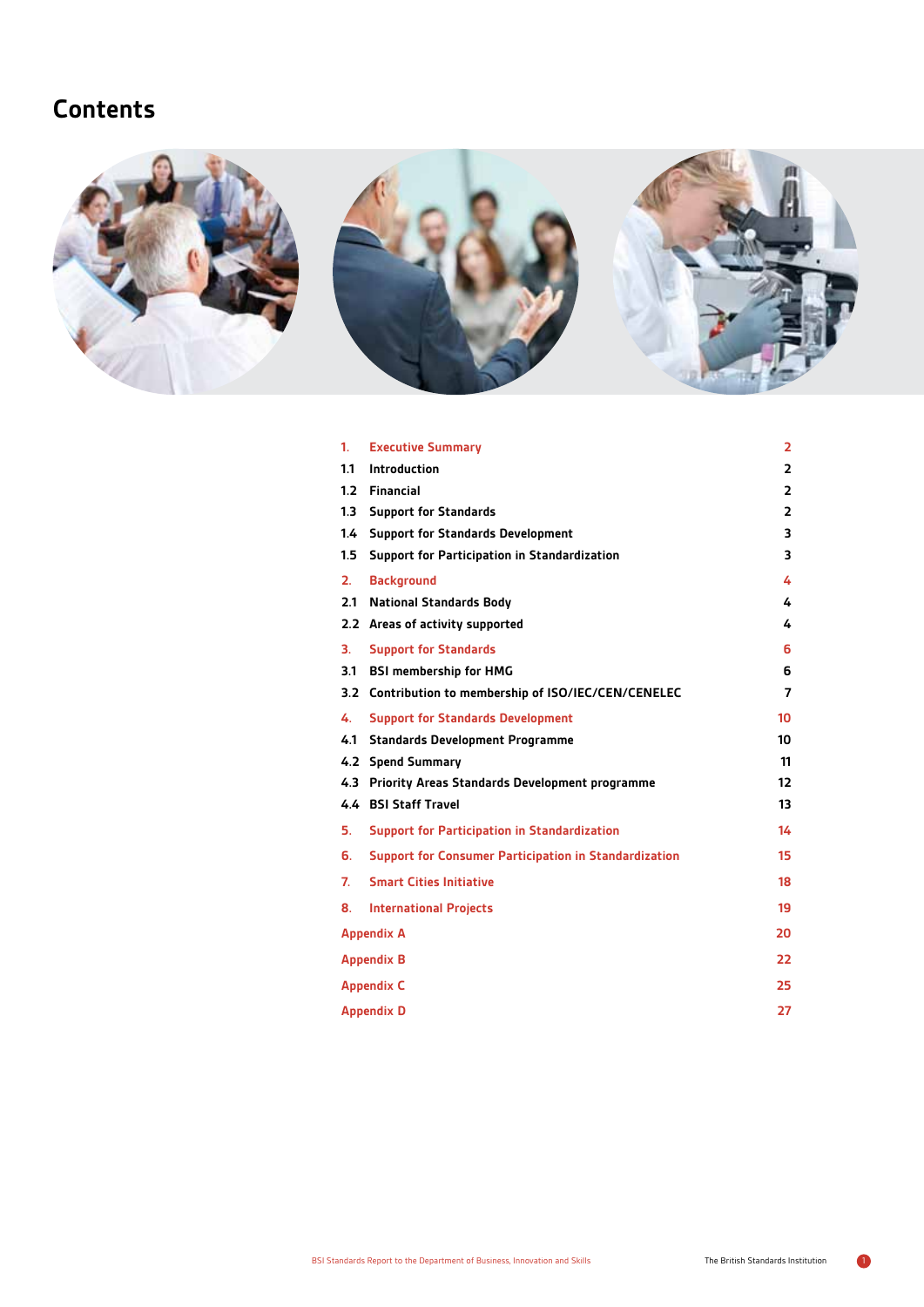# **1. Executive Summary**



BSI promotes knowledge about standardization in higher education in order to support the next generation of leaders for industry and business.

## 1.1 Introduction

For 2011/12 BSI Standards (BSI) continued to implement its strategy of providing a clear market sector focus for the standardization work programme with an ongoing objective of enabling timely and effective responses to the needs of UK plc and associated UK Government (HMG) priorities across each sector.

This work is largely funded by BSI, however in key areas of public policy interest and HMG innovation priority, HMG fund these activities.

Throughout the funding year BSI standardization and standards related activities were successful in meeting the objectives set through the annual funding agreement set out between the Department for Business, Innovation & Skills (BIS) and BSI. This report sets out the successes achieved throughout the year.

## 1.2 Financial

The overall funding allocation for the funding year 2011/12 was £4,644k plus an in year agreement of £89k targeted for the 'Smart Cities' initiative (see section 7). The full BIS funding contribution towards standardsrelated activity was used. Total expenditure on these activities exceeded the 2011/12 BIS funding allocation with BSI making up the shortfall. BSI provides substantial support for further activities in addition to the traditional National standards Body (NSB) activities with which the funding is associated, in committee member training, higher education and work with initiatives in other standards bodies that are developing a standards infrastructure.

# 1.3 Support for Standards

- **•** BSI continues to improve its standards development tools to ensure it provides an excellent, accessible service to its committee members and to its wider stakeholders, and to maximize the transparency of its standardization activities.
- **•** BSI continues to take leadership positions in the European (CEN/CENELEC) and international (ISO/IEC) standards bodies to deliver the maximum influence for the UK.
- **•** Working with donor agencies, BSI has delivered projects to support the standards and quality infrastructures in countries across the globe, including key trading partners, emerging economies and developing countries.
- **•** Through continued investment in technology BSI has improved the accessibility for SMEs to the standards development process. These improvements include a variety of webbased tools which allow access to the work programme or the ability to view documents at key stages and comment upon them.
- **•** BSI is working within the European and international standards bodies to ensure their standards are produced in a timely manner and meet an agreed market need.
- **•** BSI promotes knowledge about standardization in higher education in order to support the next generation of leaders for industry and business.
- **•** BSI has increased the speed to market for published documents; European and international standards are now available from BSI more quickly than ever before. The focus on this activity is in response to industry requests, and can improve the UK's competitive advantage.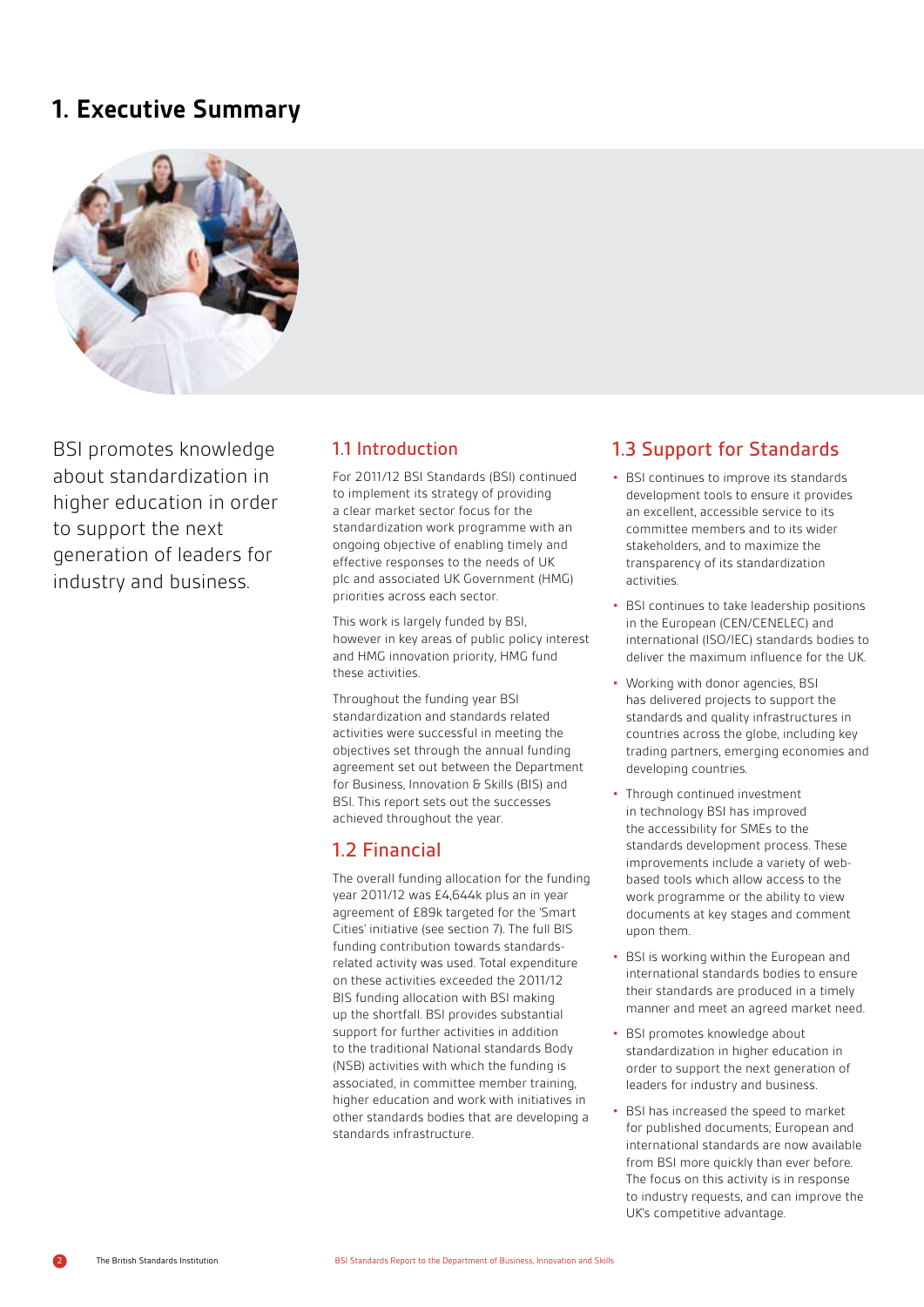# 1.4 Support for Standards Development

- **•** BIS funding contributes towards full programme management support for 119 UK standards technical committees whose work programmes largely comprise European and international work with some additional national work.
- **•** BSI is the gateway for interested UK parties to participate in international standardization, facilitating the publication of 1,526 standards and related documents during in the year.
- **•** BSI continues to provide a proactive programme of standardization supporting HMG policy priorities with particular focus on BIS priorities in support of emerging technologies.

# 1.5 Support for Participation in Standardization

- **•** Celebrating 60 years of consumer involvement in standardization in the UK, BSI has refreshed its network of experts and hosted, with co-funding from BIS, the international forum for consumer involvement in standards – ISO COPOLCO (the consumer policy committee of the international organization for standardization).
- **•** BSI has continued to increase contact with Higher Education establishments in the UK and has made significant input to the development of a European strategy for education in standardization. Good practice has been shared with other standards bodies.
- **•** BSI launched an improved online draft review system in January 2012, in order to make it easier for users to find, read, comment on and share draft standards. Modifications include a new search facility that finds drafts using any information or keywords entered. This is particularly good for new users who are unfamiliar with standards. The site now has European and international draft standards as well as Publicly Available Specifications (PAS) and British Standards (BS) drafts, whilst users can now share drafts with colleagues via Facebook, Twitter, LinkedIn and email. Users can modify their profiles to subscribe to particular categories. When a new draft in that category is available, users are automatically notified.
	- **-** There are now over 28,000 registered users of the site. 5,107 people visited the website in April 2012. 3,342 of those were new visitors and 1,765 were returning visitors.
	- **-** BSI is one of very few standards making bodies providing open access to standards in this way.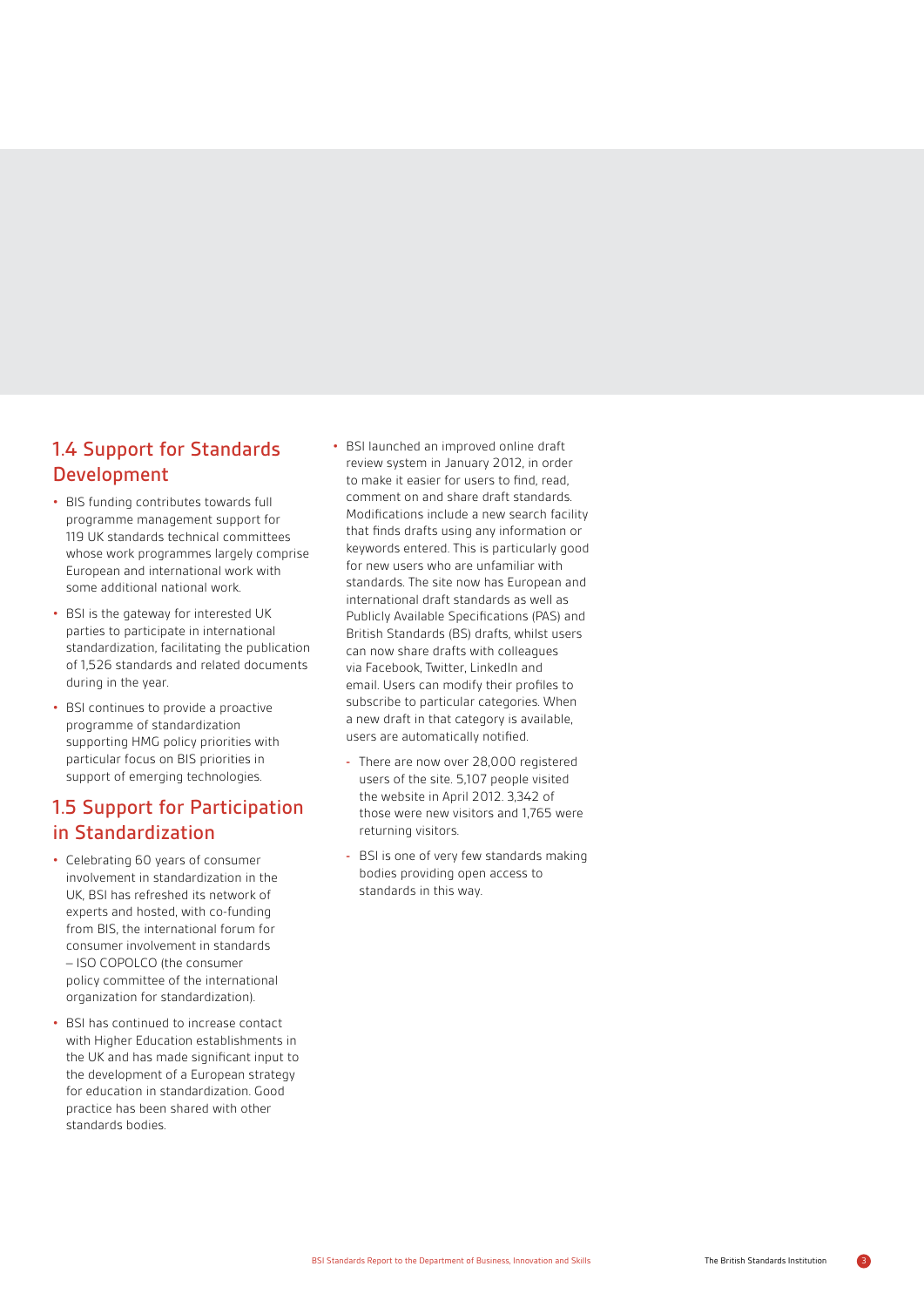# **2. Background**



There is specific development in emerging technology areas in support of the Technology Strategy.

## . 2.1 National Standards Body

BSI has a Memorandum of Understanding (MoU)<sup>1</sup> with HMG that explains BSI's role as the UK's NSB.

This role includes organizing UK interest in European standardization. The importance of standards in supporting EU legislation is demonstrated by the view expressed by the European Commission, Directorate General for Enterprise and Industry, "The European Union has, since the mid-1980s, made an increasing use of standards in support of its policies and legislation. Standardization has contributed significantly to the support of the completion of the Internal Market in the context of the New Approach legislation, which refers to European standards developed by the European standards organizations CEN, CENELEC and ETSI."<sup>2</sup>

Effective participation in the European standards organizations safeguards UK interests by ensuring that the standards used to demonstrate compliance with European Directives are acceptable to the UK.

BSI has worked alongside HMG to promote the interests of the UK in the negotiations over the future of the European standardization system and in a new European regulation on standardization which will be implemented in 2013.

After a broad consultation process, BSI reviewed and revised *BS 0 – A Standard for Standards, Principles of Standardization*, which sets out how British Standards are developed and maintained. The public review of BS 0 received over 1,000 comments from BSI's stakeholders and has been fundamentally re-written. The new version was implemented on 1 January 2012.

In 2011/12, BSI modified its legal structure to clearly separate its NSB activities from its standards development, publishing and assurance activities. The Director of Standards continues to represent the NSB responsibilities, maintaining the position on the main board of BSI.

# 2.2 Areas of activity supported

In recognition of the importance of the work that BSI undertakes, and the fact that some aspects of this are not self-funding, BIS contributes financially to supporting specific areas of activity in three main areas:

*'Support for Standards'*, which provides support for activities that promote standardization and supports the infrastructure that is necessary for the UK to participate effectively in European and international standardization. The fund includes provisions for a number of activities including a subscription fee that gives all HMG departments and agencies benefits of a large discount on the purchase price of standards published by BSI.

*'Support for Standards Development'*, which covers activities that are related to developing standards content. The majority of the total funding is made available for these development activities with priority given to areas that promote a number of HMG policies, including competitiveness, innovation, reduction of trade barriers, fair trading and protection of consumer interests, environmental protection and public procurement. There is specific development in emerging technology areas in support of the Technology Strategy.

<sup>1</sup> http://www.bis.gov.uk/assets/biscore/corporate/migratedd/publications/f/file11950.pdf

<sup>2</sup> http://ec.europa.eu/enterprise/policies/european-standards/index\_en.htm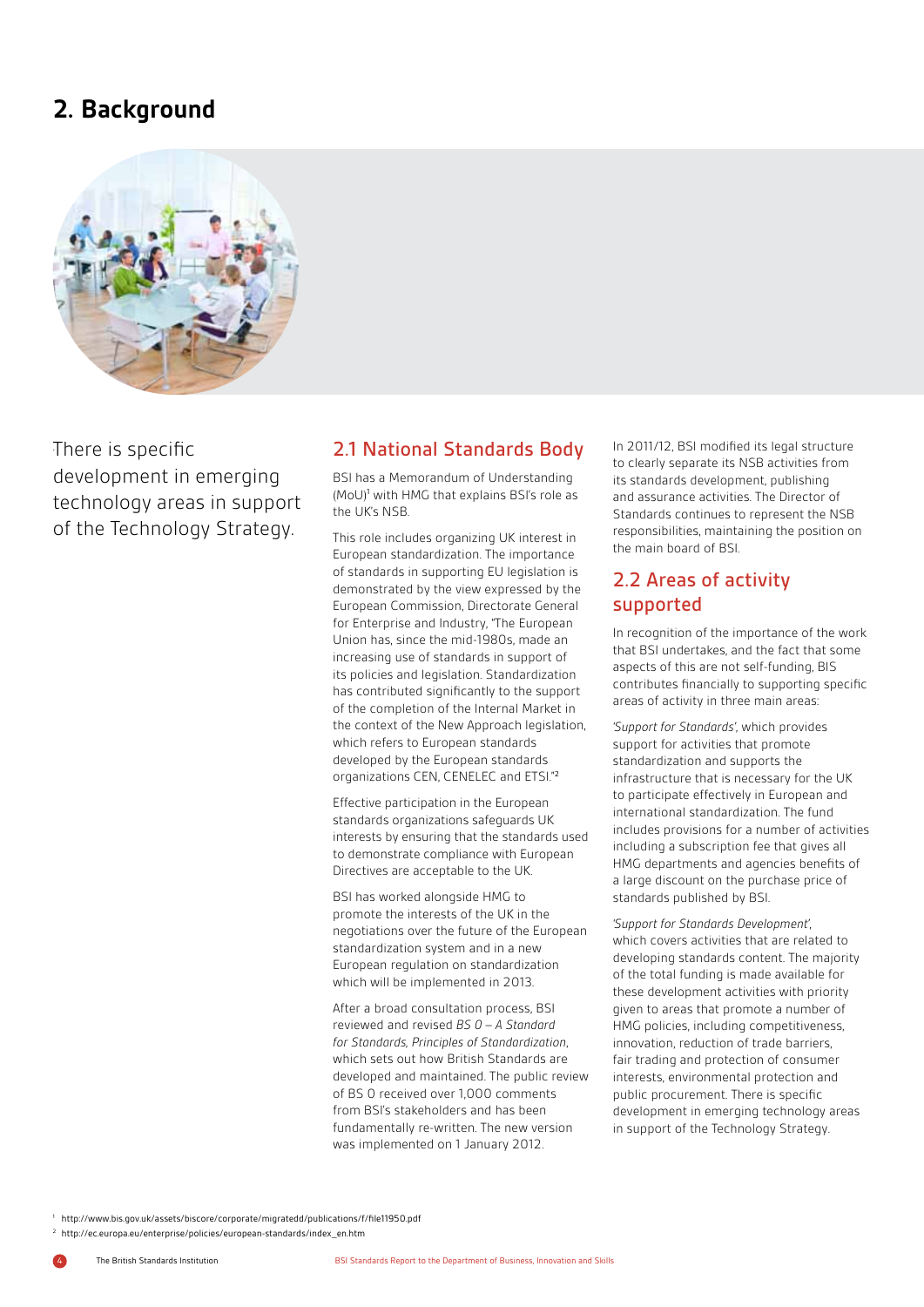*'Support for Participation in Standardization'*, which provides support to UK participants in European and international standards work in the form of a contribution towards travel costs. The presence of UK delegates at overseas standards meetings can be critical in ensuring that UK interests are represented and protected during the preparation of European and international standards. Without this assistance, a significant number of experts and delegates would not be able to participate in these meetings

|                                                       | Original funding | Agreed movement of   | Final funding   |
|-------------------------------------------------------|------------------|----------------------|-----------------|
|                                                       | allocation (£k)  | funds up to 25% (£k) | allocation (£k) |
| <b>Support for Standards</b>                          |                  |                      |                 |
| BSI membership for HMG                                | 350              |                      | 350             |
| Contribution to membership of ISO/IEC/CEN/CENELEC     | 276              | 80                   | 356             |
| <b>TOTAL</b>                                          | 626              | 80                   | 706             |
| <b>Support for Standards Development</b>              |                  |                      |                 |
| Standards development programme (incl. staff travel)  | 1,504            | 82                   | 1,586           |
| Priority Areas Standards development programme        | 1,000            | (75)                 | 925             |
| Management Fee                                        | 54               | $\overline{0}$       | 54              |
| E-learning Package for Government                     | 10               | $\Omega$             | 10              |
| <b>TOTAL</b>                                          | 2,568            | $\overline{7}$       | 2,575           |
| <b>Support for Participation in Standardization</b>   |                  |                      |                 |
| Assisted Travel Scheme (AITS)                         | 1,360            | (86)                 | 1,274           |
| Support for Consumer Participation in Standardization |                  |                      |                 |
| (including assisted consumer travel)                  | 90               | (7)                  | 83              |
| <b>IFAN Event Contribution</b>                        | $\Omega$         | 6                    | 6               |
| <b>TOTAL</b>                                          | 1,450            | (87)                 | 1,363           |
| <b>Additional Funding</b>                             |                  |                      |                 |
| <b>Smart Cities</b>                                   | 89               | 0                    | 89              |
| <b>TOTAL</b>                                          | 89               | 0                    | 89              |
| <b>TOTAL FUNDING</b>                                  | 4,733            | 0                    | 4,733           |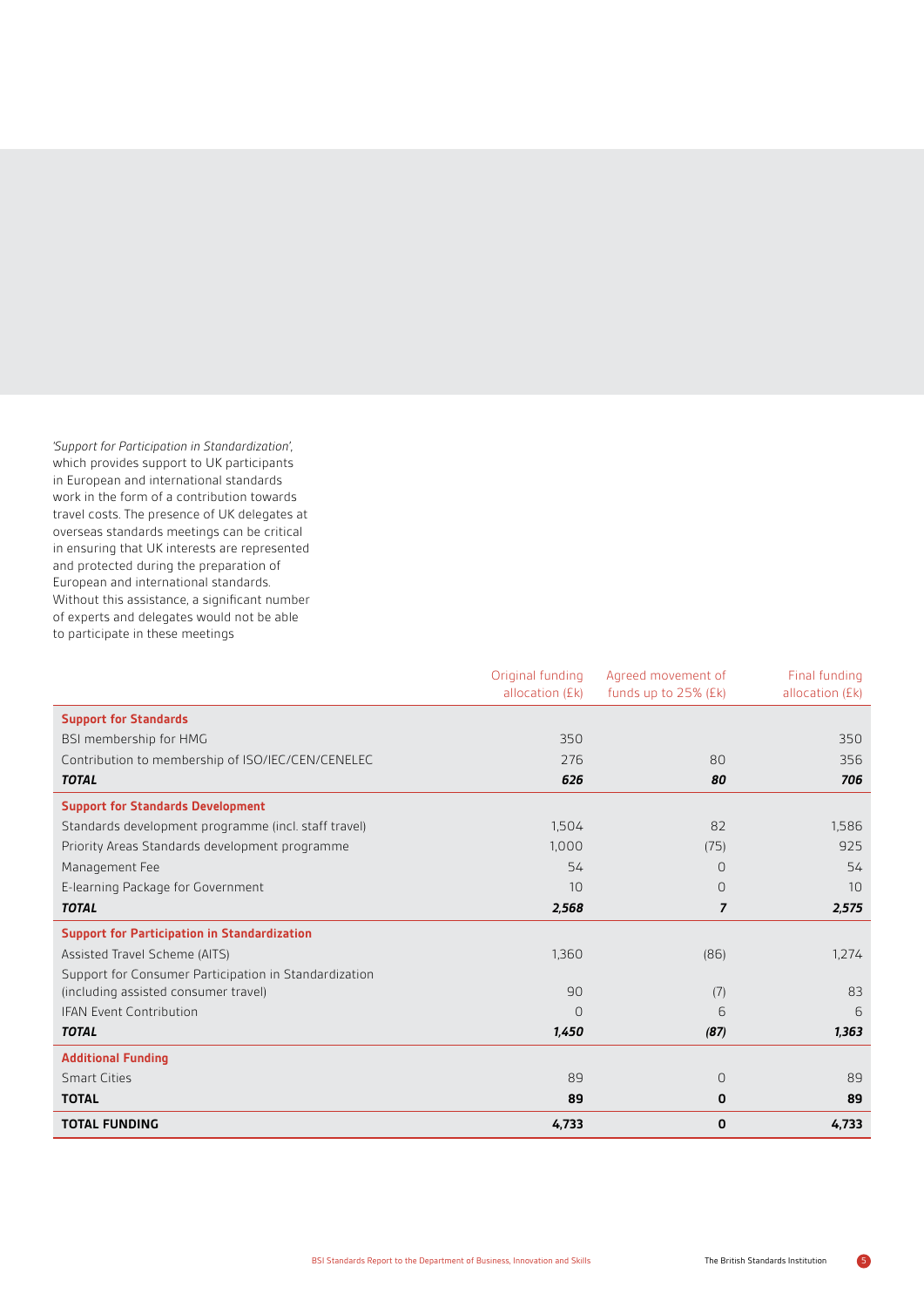# **3. Support for Standards**



The BSI membership team continues to work with BIS to confirm the best way to make more HMG departments aware of the membership benefits.

## 3.1 BSI membership for HMG

#### **Objectives**

Government Departments and Agencies undertake a central BSI membership agreement that enables Government Departments and their Agencies to access standards in a comprehensive and cost effective way (50% discount) as well as accessing all other BSI Membership benefits including alerting, advisory and information services.

- **1.** Provision of Membership benefits to all Government Departments and Agencies. From 1 April 2011 to 31 March 2012.
- **2.** BIS, as the lead government relationship with BSI, to receive a free BSOL subscription to all modules for department use only. Extensions to other HMG bodies are excluded. Commences 1 April 2011 to 31 March 2012.
- **3.** Provision of a list of Government Departments and Agencies covered by the HMG Membership that are currently on the BSI system. Review the list with BIS to identify any gaps by December 2011, followed by a confirmation letter to all departments that are covered. BIS to agree contacts. See 4.
- **4.** Support to BIS in the promotion of BIS-funded membership benefits to all eligible Government Departments and Agencies, through direct liaison between BIS & the BSI Membership team to establish programme.
- **5.** Provision & communication of Quarterly & Full Year Funding Reports to BIS.

All HMG departments and Executive Agencies were provided with access to the full range of equivalent BSI member services. These include:

- **•** 50% discount on single copy British Standards and British Standards Online subscription,
- **•** 50% discount on British Standards Online (BSOL) supplements taken on third party platforms,
- **•** Discounts on BSI conferences,
- **•** 10% discount on IEC, ISO and other foreign standards,
- **•** Free p&p and credit facilities, including online credit,
- **•** Access to a series of current awareness services including PLUS (Private List Updating Service),
- **•** Update Standards magazine and Business Standards online magazine,
- **•** A dedicated Member Enquiry Line at the BSI Knowledge Centre and detailed subject searches using BSI's specialist standards databases,
- **•** Inexpensive access to international and foreign national standards, including American, and DIN standards, through BSI's postal loan service.

Several Government Departments continue to be managed as 'key accounts' where appointed BSI key account managers work closely with their HMG contacts to develop a strong working relationship, ensuring individual Department and Agency requirements are met.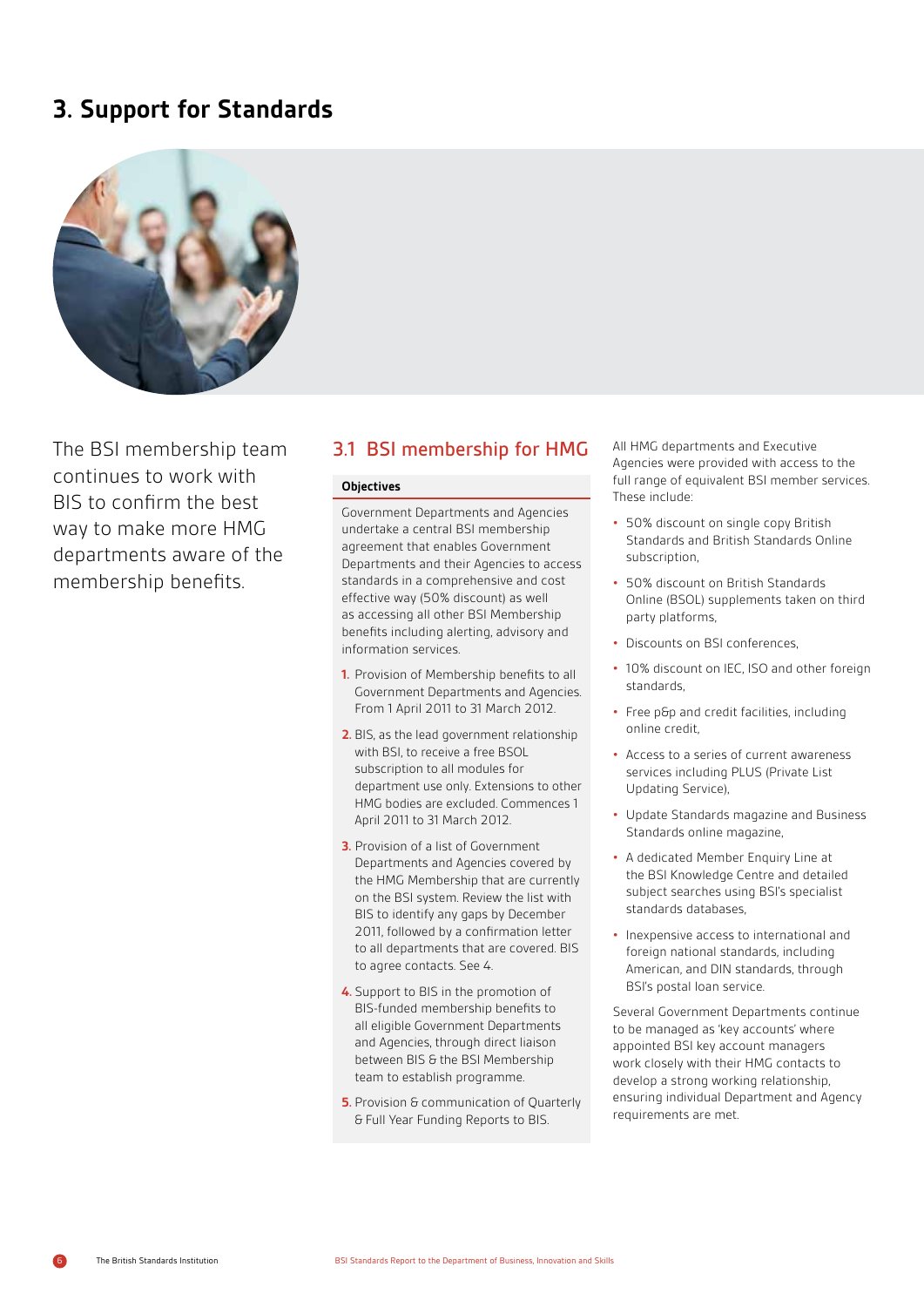The BSI membership team continues to work with BIS to confirm the best way to make more HMG departments aware of the membership benefits available to them, and will continue to do this in the next funding year. BSI and BIS are co-developing a portal (tailored home page) to facilitate access.

This activity is carried out in conjunction with ongoing efforts to promote BSI and standardization within Government departments as well as BSI supporting BIS in every meeting of the cross-governmental Taking Standardization Forward committee and resulting follow up activities.

# 3.2 Contribution to membership of ISO/IEC/CEN/CENELEC

#### **Objective**

- **1.** Ensure that the UK's obligations under Directive 98/34 EC have been fulfilled.
- **2.** Ensure BSI maintains an appropriate presence on key international and European committees and fora to enable UK to be influential on standards policy matters.
- **3.** Provision & communication of Quarterly & Full Year Funding Reports to BIS.

This contribution to international and European subscriptions represents part of BIS's direct support to the standards infrastructure. Membership of international and European standards organizations supported through this contribution enables the UK to maintain a standards infrastructure consistent with European standards policy as required by the MoU between BSI and HMG.

Membership also opens gateways for international discussions; enabling UK stakeholders to participate in the development of International and European standards, and BSI to influence at a high level the policies and strategies of international standards organizations (e.g. ISO, IEC, CEN and CENELEC) on behalf of the UK.

Under the provisions of Directive 98/34 EC, EU Member States are required to notify any new national standards being developed. During this year, a total of 194 new BS projects were reported to CEN/CENELEC.

BSI participates in all the key policy development committees of the international and European standards bodies, including the Administrative Boards and Technical Boards.

The UK provides leadership in key areas for the UK, including energy management, sustainability, quality management, nanotechnologies, environmental management and wave energy.

The BIS contribution is approximately 16% of BSI's annual subscriptions to ISO, IEC, CEN and CENELEC.

## **CEN and CENELEC**

**•** SME issues: BSI continued to lead the CEN/CENELEC SME Access Project, aimed at improving the way SMEs access standards, which concluded its work and established two task forces to carry on the practical elements of communications to SMEs (and working through the '58 recommendations' for standards for SMEs) and to SMEs' trade associations.

- **•** Key learning from the SME Access project has led to further work on those termed as 'societal stakeholders', such as NGOs, consumers and labour groups, and how information on standards and standards-making processes is presented to them, together with possibilities for participation in the process. BSI continues to lead initiatives such as the use of online technologies to broaden access to standards information and to encourage commenting on standards.
- **•** Future of European Standardization: focus continued on this topic and grew in prominence during 2011–2012, with the publication of the proposed 'package' in May 2011. BSI has continued to work with BIS in the UK and with the CEN/ CENELEC Management Centre to ensure that potential impacts of the proposed new regulation are understood and that key principles, such as that of decisions being made by national delegation are retained. At the close of the year, the proposed regulation was subject to continuing negotiations and consideration at the European Parliament's IMCO (Internal Market and Consumer Protection) committee. BSI has also worked to provide briefings to UK MEPs on the IMCO committee and has provided its views to BIS. BSI has also attended meetings with key European Commission and European Parliament figures to ensure that the UK's view on the 'package' is understood. The key focus has been on maintaining the stability of the European standardization system and the undesirability of allowing votes to parties other than national members.
- **•** BSI has continued to be a key influencer in the work of the CEN Technical Board on balanced representation in technical committees.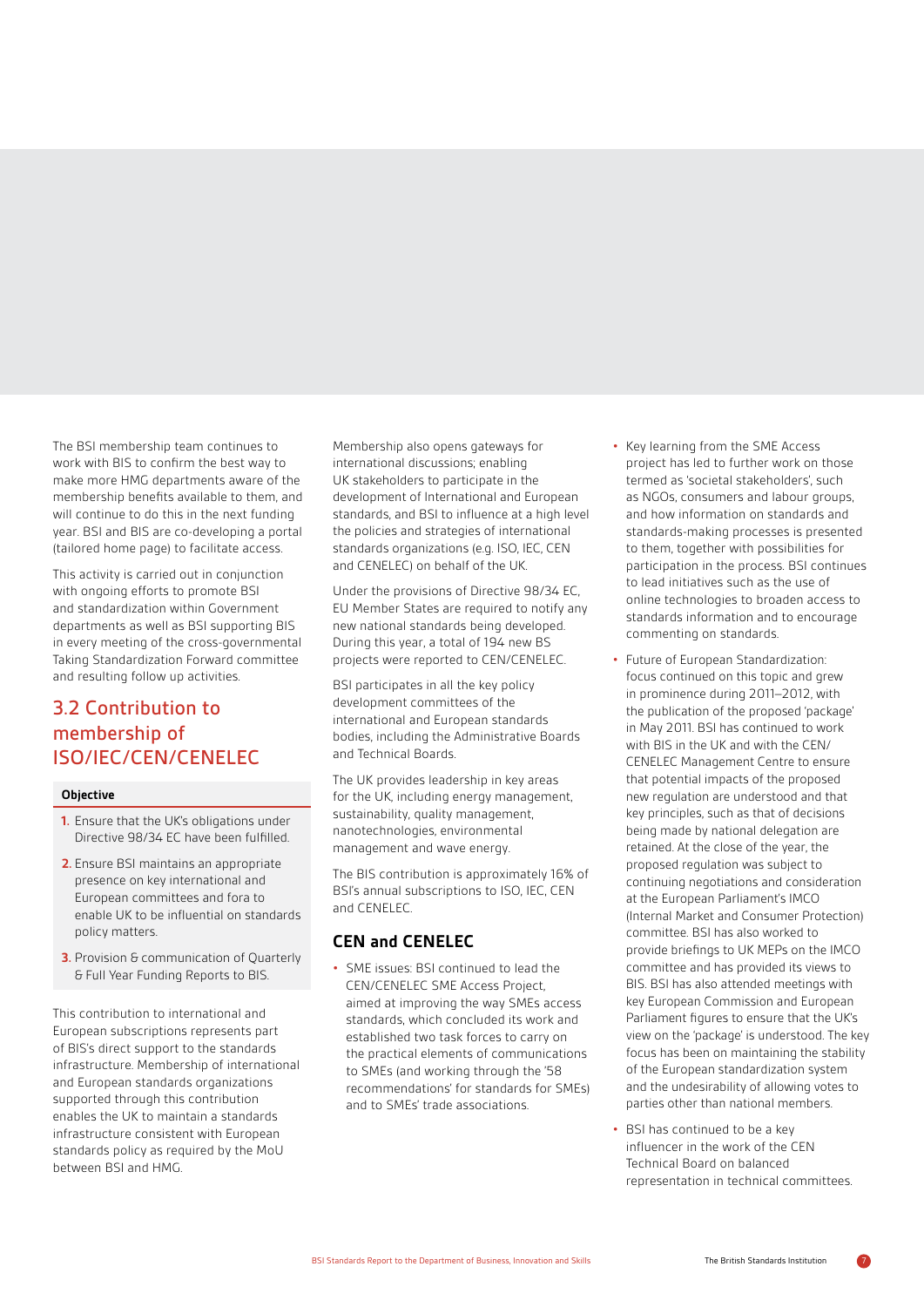- **•** BSI has continued to provide one of two CEN members on the new CEN/CENELEC/ ETSI working group on rules and processes.
- **•** BSI has supported the work of the CEN/ CENELEC STAIR (Standards, Innovation and Research), which has moved from designing a framework to involve the research community in standards at an earlier stage to becoming a 'platform' for discussing interactions between the standards system and the research community. This group has good engagement with European Commission officials from both DG Enterprise and DG Research & Innovation.
- **•** BSI has led projects of significant importance in both CEN and CENELEC, including work on the market relevance of standards, new ways of working and stakeholder engagement.
- **•** BSI provides the chairmanship of the CEN Certification Board which provides advice to CEN on conformity assessment issues.
- **•** The Director of Standards continued his term as Vice President Policy of CEN. His key priority is to develop CEN's strategic vision to 2020.
- **•** The UK maintains the Presidency of CENELEC.
- **•** BSI is an active member of the CEN/ CENELEC Joint Working Group on Education about Standardization.
- **•** Turkey joined CEN and CENELEC as a full member on 1 January 2012.
- **•** BSI has helped to develop key reforms in CEN and CENELEC to make the organizations more efficient and accountable.

**•** BSI's Consumer & Public Interest Coordinator for Design for All represents the UK on a new CEN Strategic Advisory Group (SAG) for Accessibility. This SAG will mirror ISO/IEC work to revise ISO Guide 71 (guidance to standards developers in addressing the needs of older and disabled people).

## **ISO and IEC**

- **•** Terry Hill (former Chairman of ARUP Group) was elected the first UK President of ISO since 1958 at the September 2011 General Assembly. His term of office will start in 2013.
- **•** BSI hosted the meeting of ISO COPOLCO (Consumer Policy Committee) in London in May 2011. The event also marked the 60th anniversary of consumer participation in BSI. BSI sponsored delegates from 13 developing countries to attend.
- **•** ISO established a Task Force on governance involving the BSI Director of Standards to review the roles of the ISO officers and the structure of ISO's governance committees. Key decisions have been to extend the term of the ISO President and to establish a stronger finance governance committee.
- **•** BSI has continued to lead an ISO "Process Evaluation Group", aimed at investigating how ISO's standards development processes can respond to the changing dynamics of the ISO system, looking at all models of standards development work, and is using research based on the experimental way of working used by ISO's Social Responsibility committee, to see if any of this committee's ways of working can be adopted more generally to the benefit of the ISO system.
- **•** BSI continued to lead the ISO Technical Management Board's Sustainability Task Force, which developed a guide on how to include sustainability aspects in standards.
- **•** BSI continued to participate in ISO's 'Living Lab' project, which has taken a holistic view of the whole standardization process, end-to-end and from the perspectives of all those involved. The aim of the project is to suggest improvements for the entire standards development process, using computer-generated modelling to examine the implications of different processes.
- **•** In line with BSI objectives, IEC has agreed numerous activities for closer alignment with ISO/TMB.
- **•** BSI has continued to provide support for the IEC's initiative to attract young professionals to standardization and selected two potential candidates to attend the IEC's workshop at its General Meeting in 2011. A pilot national-level programme is also being developed by BSI as a model for other IEC members.
- **•** BSI has provided the Chair for the IEC Directives Management Team and the joint ISO/IEC Directives Management Team, and has been working to encourage ISO and IEC to work together where possible to minimize duplication and maximize efficiency.
- **•** BSI participated in the ISO/IEC/ITU Academic Conference promoting standardization in education.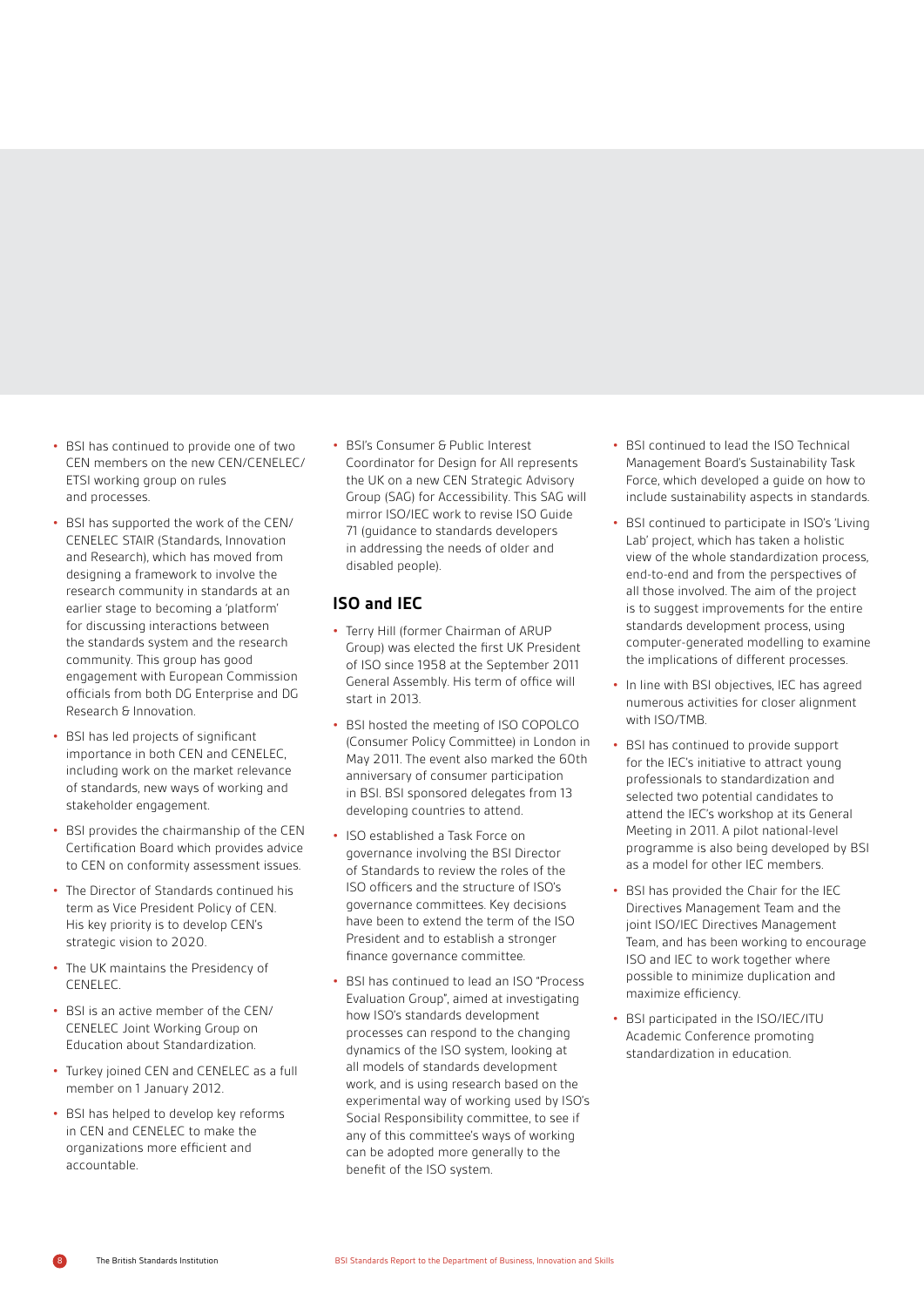**•** BSI provides a co-Chair for the ISO COPOLCO Consumer Participation Working Group. Members of BSI's Consumer & Public Interest Network co-chair the COPOLCO Training Working Group and lead on the topics of Symbols, Tourism and Personal data. BSI is referred to as an example of good practice throughout the new ISO guide to standards organizations on involving consumers in their work (see link to their press release where the document can be [downloaded: http://www.iso.org/iso/news.](http://www.iso.org/iso/news.htm?refid=Ref1424) htm?refid=Ref1424).

## **Information Supplied under Directive 98/34 EC**

A total of 194 new British Standards projects were uploaded to CEN in the financial year, fulfilling the notifications required under the Treaty (see above).

|           |                | <b>Total</b> | 194 |
|-----------|----------------|--------------|-----|
| September | 8              | March        | 43  |
| August    | 9              | February     | 23  |
| July      | 5              | January      | 30  |
| June      | 20             | December     | 17  |
| May       | 7              | November     | 12  |
| April     | $\overline{4}$ | October      | 16  |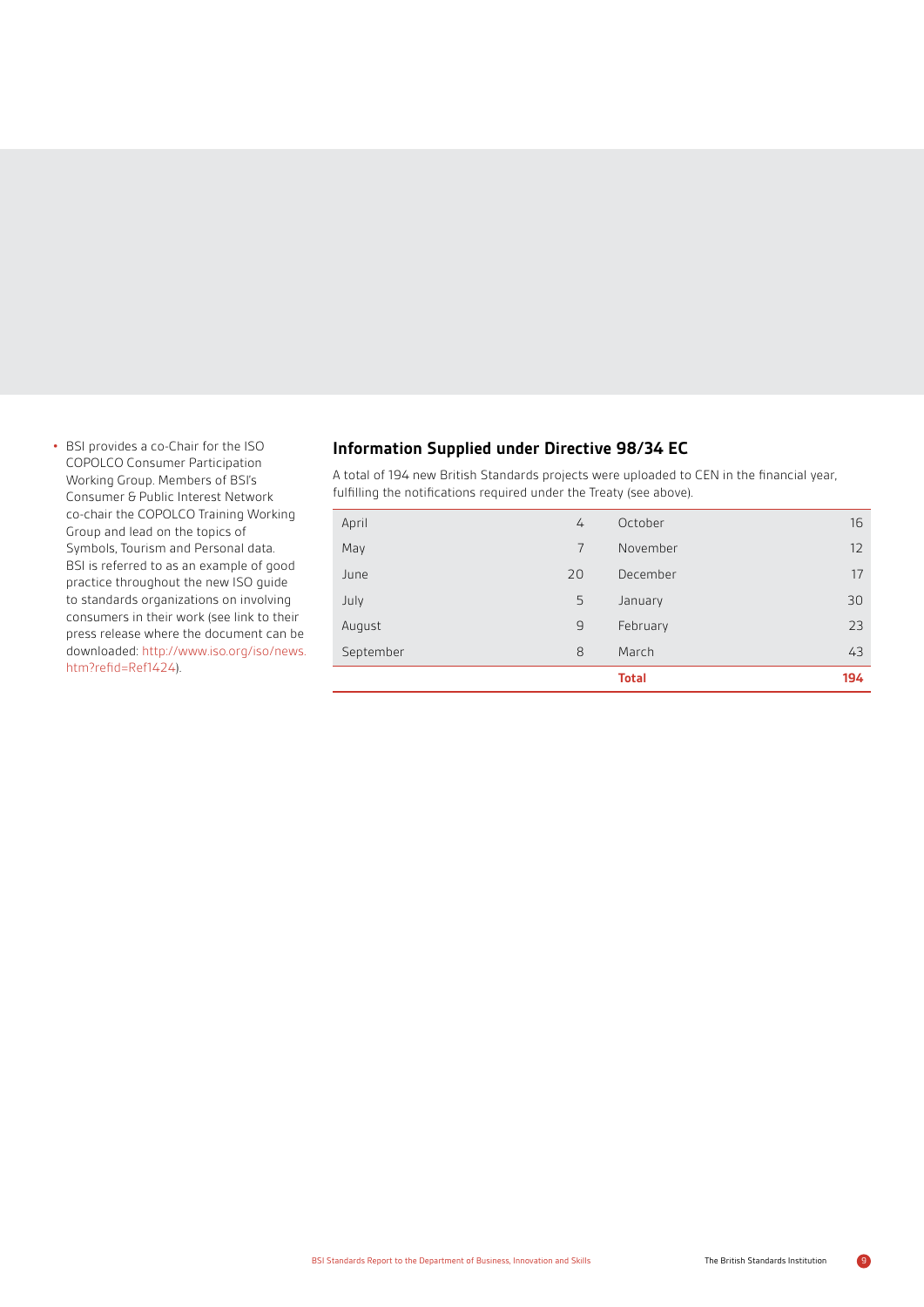# **4. Support for Standards Development**



A continued programme of proactive development of standardization supporting HMG policy priorities with particular focus on BIS Technology Strategy priorities.

#### **Objectives**

Support of the BSI standards development programme including: BSI programme management support for eligible committees meeting scheme criteria, access to international standardization provided for committees by the Committee Service Centre, staff travel in support of standards development and the drafting of standards by external experts.

- **1.** Implementation of pipeline proposal for 11/12 Priority Area-funded programme of work, as agreed with BIS in relation to HMG priorities/policies.
- **2.** Implementation of 11/12 Investment Case and Traffic Light Report templates for effective management and monitoring of the 11/12 Targeted Funding Innovation budget.
- **3.** Provision & communication of Quarterly & Full Year funding Reports to BIS.

This funding is provided to contribute to the activities undertaken by BSI to meet the formal standardization needs of the UK and to facilitate UK participation in international standardization. These activities include:

- **•** Provision of support via named BSI staff as Programme Managers for eligible UK national committees and European/ International committees, including where the UK holds the secretariat of the latter.
- **•** Provision of support via the BSI Committee Service Centre for some UK national committees, thereby providing a gateway to interested UK parties for participation in European and International standardization.

**•** A continued programme of proactive development of standardization supporting HMG policy priorities with particular focus on BIS Technology Strategy priorities via projects drawing on any of the unique mix of BSI standards development activities that encompass the whole range of standards strategy creation and delivery work within BSI's development service offering, e.g. pilots, research, document development, funded positions, etc.

As in 2010/11, BSI has continued to use its own funds to cover important work carried out by the BSI International Projects team, education and committee member training functions, which continue to flourish. BSI also provides support for consumer & public involvement in standards development by funding the BSI Consumer & Public Interest Unit and honoraria for the volunteer Coordinators of Consumer & Public Interest reps, working in specific topic areas.

## 4.1 Standards Development Programme

Under the scheme rules for the BSI Standards Development programme, funding is to be applied to loss-making UK committees with work programmes that support HMG priorities in relation to:

- **•** Government or Public Interest
	- **-** Regulation, Public Procurement, Consumer Protection & Safety.
- **•** Pre-competitive Standardization supporting innovation
	- **-** e.g. National Technology Strategy priorities.
- **•** NSB international work programme
	- **-** i.e. the activities the NSB conducts to fulfil its core function on behalf of the UK.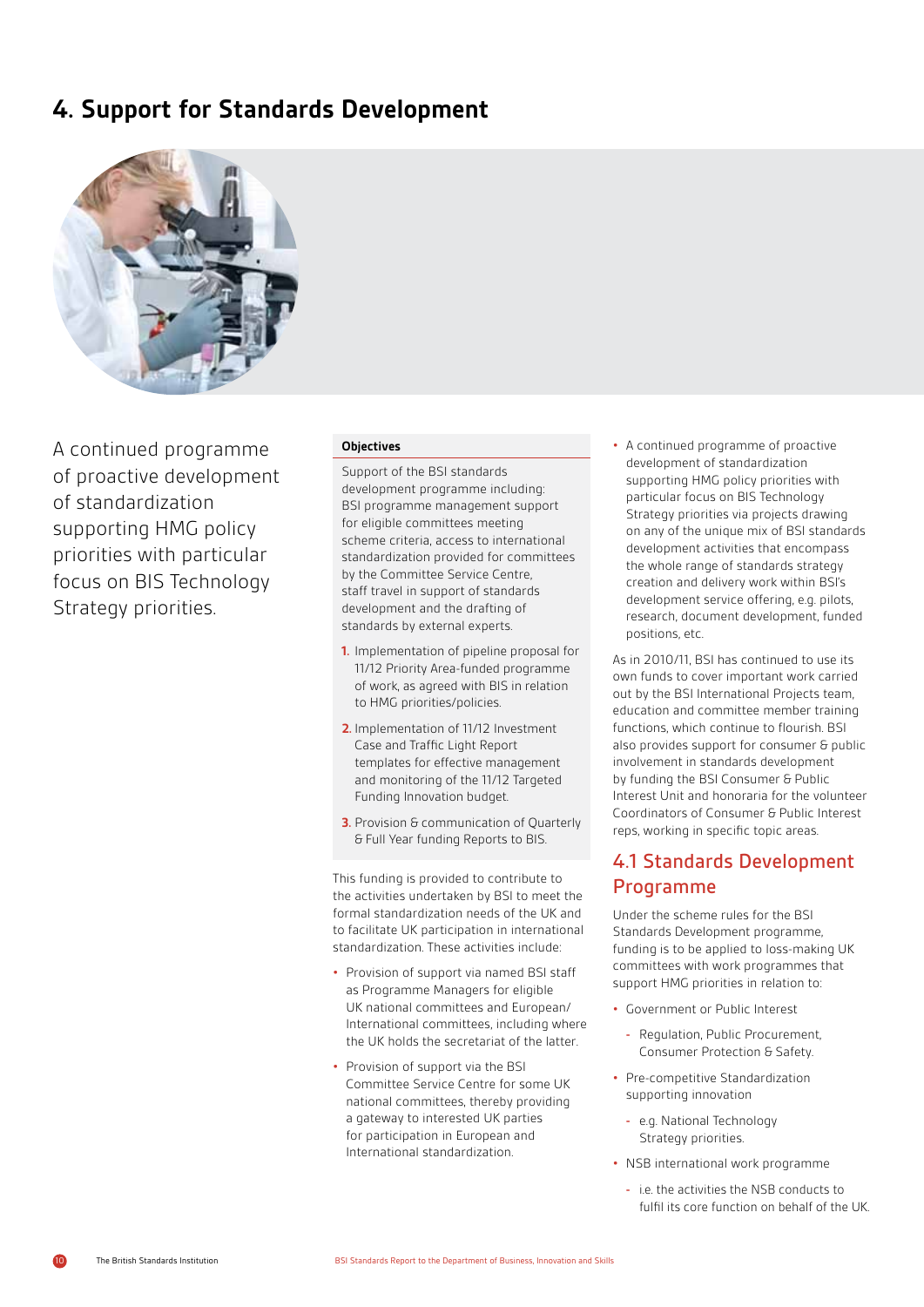- **•** Specific/urgent industry standardization
	- **-** Promoting productivity or UK competitiveness in world markets through standardization that protects UK interests, exploits UK expertise and has a large impact on UK industry, including International Secretariats.

Loss-making UK committees are identified as those where the utilization of resource - in the form of BSI staff supporting the UK committee and, where applicable, any corresponding BSI-run European or international Secretariats - exceeds the average annual income generated by sales of standards that can be assigned to an individual UK committee .

Eligible committees with work programmes that support HMG priorities are identified as follows:

- **•** A forecast of the eligible committees and the HMG priorities supported by their work programme is developed via a review of the work programme and drivers for UK committees and their corresponding UKheld secretariats supported by named BSI Programme Managers. The review is an integral part of the overall BSI Standards Market Development planning process whereby each sector team analyses their overall standards pipeline and forecasts resource requirements accordingly.
- **•** The utilization of resource in the form of BSI staff supporting UK committees and, where applicable, any corresponding BSIrun International Secretariats is monitored each quarter. At the end of the final quarter, the actual resource employed over the course of the funding year is determined and committees with their main HMG priority are confirmed, added to the initial forecast list or removed from the list as necessary.
- **•** The list of technical committees supported by Targeted Funding in the funding year is included in this report (see Appendix B).

At the end of the funding year, 119 of the Technical Committees identified as candidates for support from Targeted Funding required support from this fund. The actual costs of supporting these committees and those managed via the BSI Committee Service Centre exceeded the available Targeted Funding contribution.

# 4.2 Spend Summary

| Category <sup>4</sup>                                                          | No. of eligible<br>committees | Chargeable days<br>worked Apr 11 - Mar 12 | Funding<br>requirement <sup>3</sup> |
|--------------------------------------------------------------------------------|-------------------------------|-------------------------------------------|-------------------------------------|
| 1. Government or public interest Regulation, Consumer protection, Safety       | 64                            | 1.156                                     | £648k                               |
| 2. Standardization supporting Priority Areas                                   |                               |                                           |                                     |
| - BSI Priority Areas programme <sup>5</sup>                                    |                               |                                           | £188k                               |
| - Priority Areas committees                                                    |                               |                                           |                                     |
| Innovation, Procurement, Better regulation, Sustainability, Infrastructure     | 40                            | 1.459                                     | £818k                               |
| 3. NSB international work programme<br>(includes technical and sub-committees) | 443                           | 2,387                                     | £1,339k                             |
| 4. Specific / urgent industry standardization                                  |                               |                                           |                                     |
| Productivity and UK competitiveness                                            | 16                            | 282                                       | £158k                               |
| 5. Management fee                                                              |                               |                                           | £54k                                |
| <b>TOTAL COST<sup>6</sup></b>                                                  |                               | 5,284                                     | £3.206k                             |

<sup>3</sup> The full cost of the support in the areas shown is in excess of the funding provided with the shortfall provided for by BSI.

<sup>4</sup> The total cost and days worked are assigned to one category only although some committees are eligible in more than one category.

<sup>5</sup> Funding applied for Priority Areas projects relates to activity delivered in the year. The total value of projects committed to in the year was £560k in line with the prior year.

6 In the event that financial support is provided by another organization or part of HMG for BSI staff supporting an eligible UK national committee or UK-held secretariat the amount of BSI resource supported by BIS Support for Standards Development funding is reduced to reflect this additional support.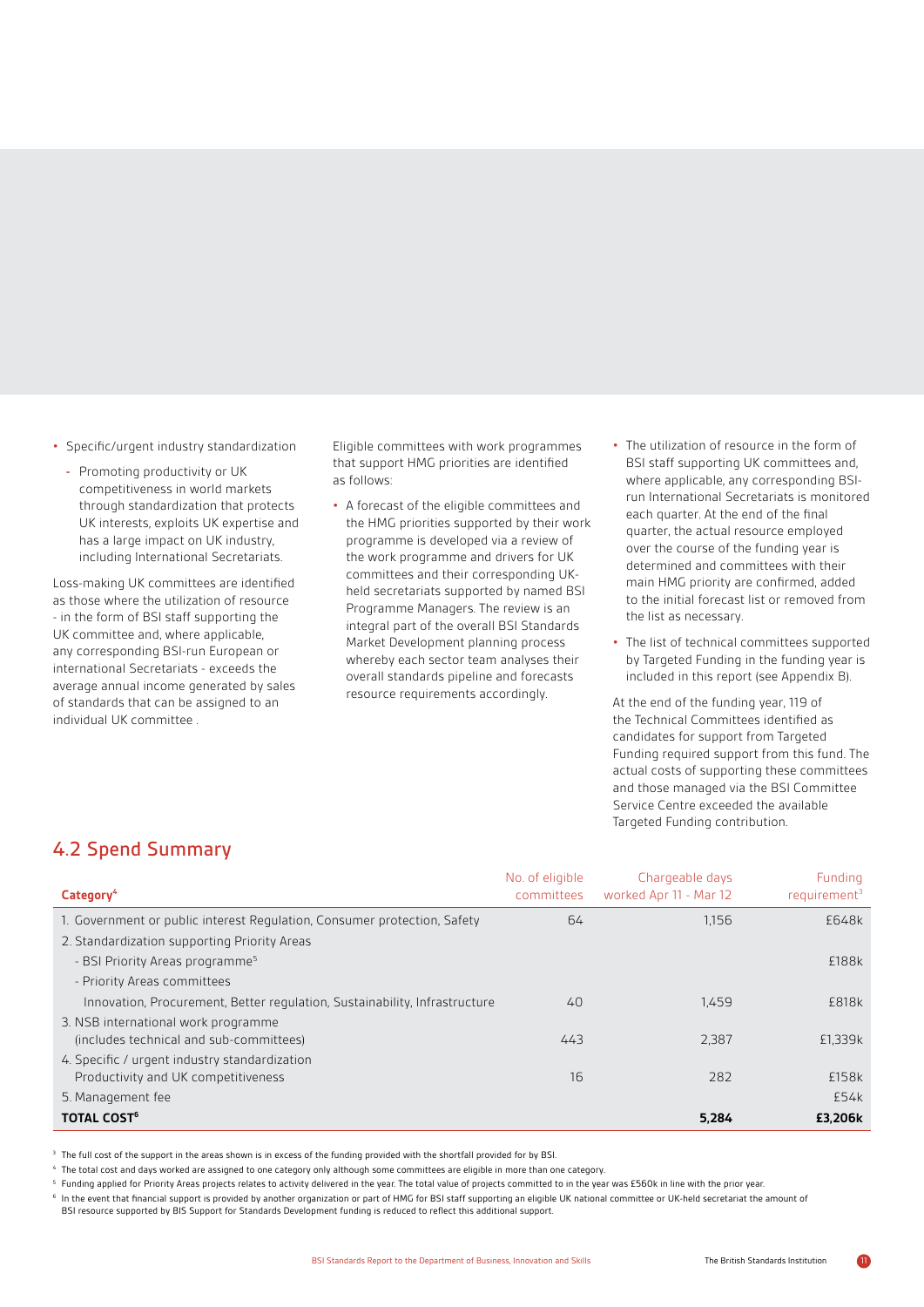# 4.3 Priority Areas Standards Development programme

BSI again delivered a varied programme of standardization activity to support policy priorities and the innovation agenda, utilizing the unique mix of BSI standards development activities that encompass the whole range of standards strategy creation and delivery work within BSI's development service offering.

As in previous years, the cross-departmental 'Taking Standardization Forward' (TSF) committee (managed by BIS) was utilized to validate and shape the overall Priority Areas programme. The programme was structured under the following themes:

- **•** Innovation in Emerging Technologies
- **•** Innovation in Services
- **•** Adapting for Sustainable Growth
- **•** Procurement innovation
- **•** Better Regulation
- **•** Access for All
- **•** Resilience, Governance, Risk & Compliance (GRC)

All 2011/12 project proposals put forward under the above programme themes including those which propose funding for a repeated intervention – went through an investment case process, which incorporates a 'health check' and asks at what point in the future the need for funding will be reviewed.

## **2011/12 Priority Area Programme Highlights include:**

#### **Standardization in advanced manufacturing – research**

This project was carried out by the Institute for Manufacturing (IfM) at the University of Cambridge and complemented work being undertaken by the IfM for BIS. The work has been successfully completed and could pave the way for future developments on standards relating to emerging technologies and manufacturing. The final report, titled "Role of Standardisation in Support of Emerging Technologies", is proving to be a good starting point for further work in at least four potential projects:

- **•** Service design for new standards business models.
- **•** Investigating how best to engage with SMEs to give them access to the standardization process and standards.
- **•** Developing a roadmap for standardization in support of synthetic biology.
- **•** Further, deeper research into the role of standards and emerging technologies.

#### **BS 11000** *Collaborative Business Relationships* **- regional communications events**

The first of four regional events took place on 9 September 2011 with the support of the MoD - Defence Equipment & Support (DE&S) Partnering Support Group. 65 attendees exchanged their views and experiences on Collaborative Business Relationships and received a condensed summary of BS 11000. A smaller scale second event was held on 22 March 2012 at the Harwell Oxford campus (a joint venture between the UK Atomic Energy Authority, the Science and Technology Facilities Council and the global property group Goodman).

## **Road map on workmanship standards to support the Green Deal**

A report mapping out the standards in the area of workmanship was successfully delivered and will inform the revision of BS 8000 Workmanship on Building Sites, a suite of 16 existing national standards that need to be aligned with new construction materials and processes. The funding of the revision of the head standard (BS 8000, Part 0) is a proposed follow-on project on the 2012/13 Priority Areas programme pipeline.

#### **BS 8533** *Flood mitigation for developments* **- Communication forum**

This event took place on 17 February 2012 with a very good attendance level of 68 people representing a variety of organisations including key influencers from local councils, surveying firms, the Environment Agency, architects and environmental / construction consultancies. There were four speakers, representing the views of the Scottish Executive, Welsh Government, London Borough of Planning Authorities and the Technical Committee that developed the standard. Each speaker discussed flood risk management from their own perspective, focussing on the link to regulation, the challenges of implementation, and what BS 8533 could do to help. The feedback from the event was positive.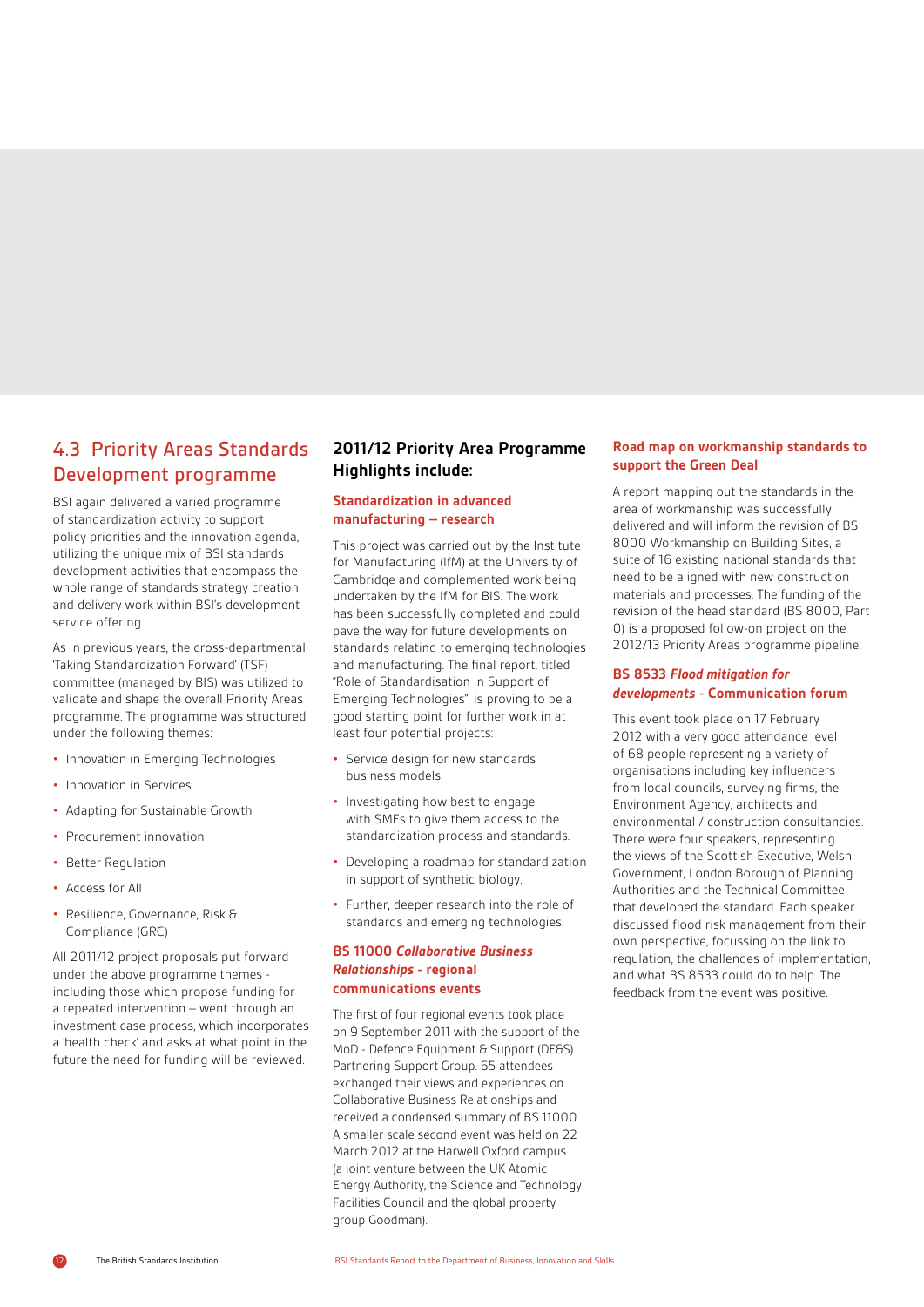As of the end of 2011/12, the Priority Areas budget had been allocated to the following projects:

| <b>Reference No</b> | <b>Project Title</b>                                                                                 |
|---------------------|------------------------------------------------------------------------------------------------------|
| *INN11-01           | Support for UK Biometrics IST44 committee (Contract April 2011<br>- March 2012)                      |
| *INN11-02           | Biometric icon development for UK Borders                                                            |
| *INN11-03           | Standardization in high value manufacturing -research                                                |
| $*INN11-04$         | Collaborative Business Relationships - regional communications events                                |
| *INN11-05           | BS 8905 Framework for sustainable use of materials<br>- communication event                          |
| **INN11-06          | Online recruitment code of practice - interactive session                                            |
| *INN11-07           | Roadmap for workmanship standards to support the Green Deal                                          |
| *INN11-08           | BS 8533 Assessing and managing flood risk in development<br>- communication event                    |
| *INN11-09           | First Draft of Standard on Biodiversity in Planning & Development                                    |
| *INN11-10           | National & International Secretariats for eligible Targeted Funding<br>Priority Areas committees     |
| *INN11-11           | Priority Areas Management                                                                            |
| *INN11-12           | Sustainable procurement BS 8903 - pilots & case studies                                              |
| *INN11-13           | Guide to Facilities Information Management - accelerated<br>document development                     |
| *INN11-14           | Defence standardization & procurement: stakeholder forum & research                                  |
| *INN11-15           | Business Continuity Management (BCM) User Workshops                                                  |
| **INN11-16          | EPSRC Through-life Engineering Services - IMC Partnership                                            |
| *INN11-17           | Designing out waste in construction: accelerated document development                                |
| *INN11-18           | BS 10500 Specification for an anti-bribery management system<br>- Pilots & Case Studies              |
| *INN11-19           | BS ISO 50001 Energy Management Systems - Pilots/Case Studies<br>& Stakeholder Forum                  |
| *INN11-20           | Risk Management workshops                                                                            |
| *INN11-21           | Mobile biometrics workshop                                                                           |
| **INN11-22          | Leadership and support to IST/33 Panel 5                                                             |
| *INN11-23           | Guidance (PAS) on Bio-Based Products for SMEs                                                        |
| *INN11-24           | Construction & Built Environment Sector Policy & Strategy Committee<br>(CB/-) - Committee Leadership |
| **INN11-25          | Inclusive Service: the case for standards - research project                                         |
| *INN11-26           | Road map on installation standards to support the Green Deal                                         |

# 4.4 BSI Staff Travel

An allowance for Staff Travel is made available within 'Support for Standards Development' for BSI staff to accompany UK committee members to meetings to provide guidance and support that enables the technical experts/delegates to maximize their influence during overseas meetings to the benefit of the UK. This funding continues to provide valuable support to UK committee members.

\*in TSF programme presentation

\*\*added to programme post-TSF presentation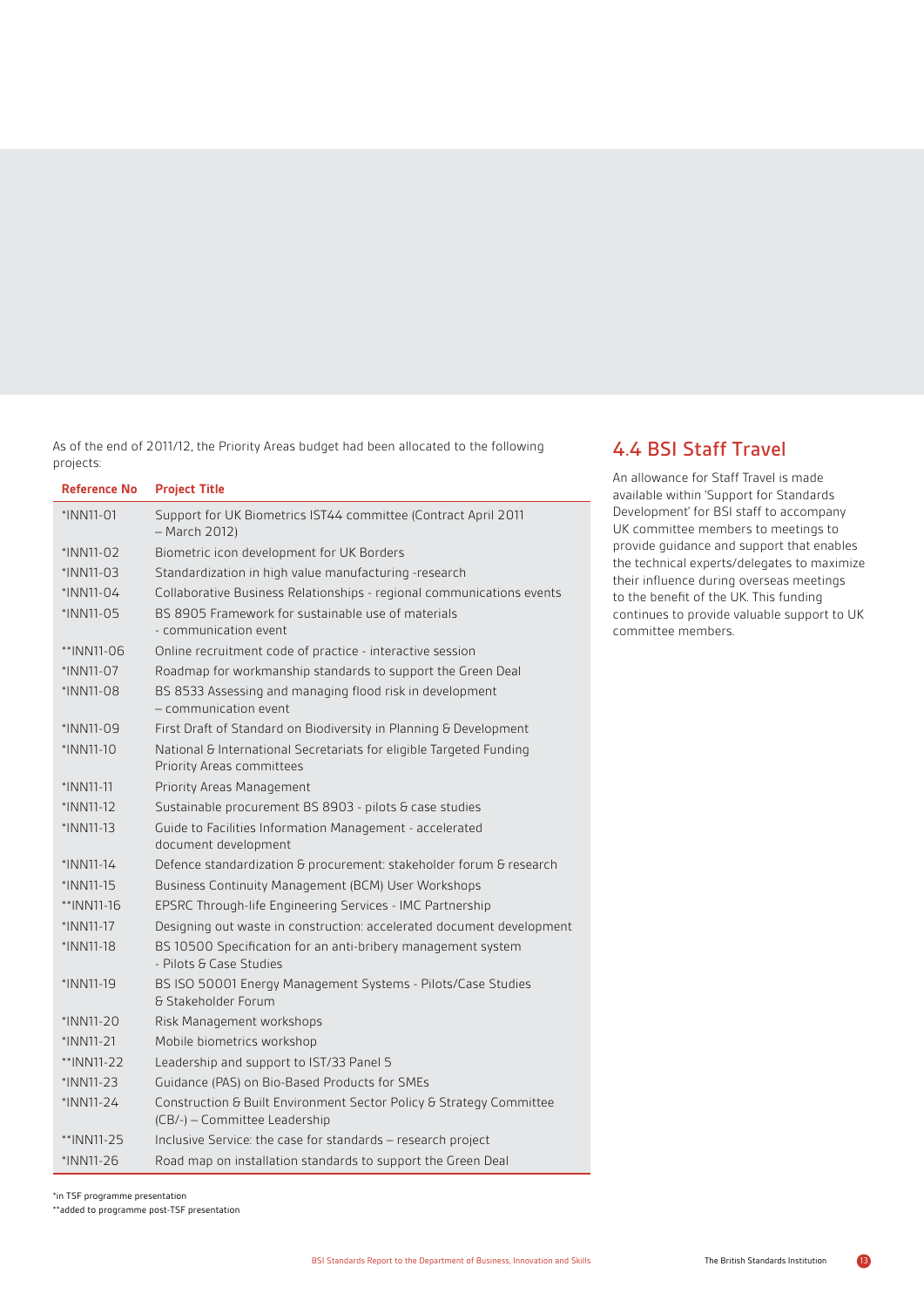# **5. Support for Participation in Standardization**



This fund provides support to UK participants in international standards work in the form of a contribution towards travel costs.

#### **Objectives**

Financial support to UK delegates to meetings related to international standardization through the Assisted International Travel Scheme (AITS).

- **1.** Improved management of AITS spend by allocating fund across four period phases. The projected spend against budget for each phase will be monitored to ensure there is no overspend.
- **2.** Monitor use of the fund for 2011/12 to ensure maintenance of UK presence at core meetings.
- **3.** Monitor use of the fund for 2011/12 to ensure fund is used predominantly by SMEs.
- **4.** Provision & communication of Quarterly & Full Year Funding Reports to BIS.

# 5.1 Assisted International Travel Scheme

This fund provides support to UK participants in international standards work in the form of a contribution towards travel costs. The presence of UK delegates at international standards meetings can be critical in ensuring that UK interests are represented and protected during the preparation of international standards. It is considered that without this assistance a significant number of experts and delegates would not be able to participate in these meetings.

2011/12 saw the take-up level of AITS funding of £1,274k, representing over 90% utilization of the fund budget, similar to 2010/11. The scheme supported the attendance of 3,117 UK committee members at international meetings in a variety of roles over the course of the funding year. Feedback received to date has indicated that some participants are not being released from their work to attend international and European meetings and increasingly UK experts from small business or self-funding are not being able to attend as full costs are not reimbursed. This is not in relation to any particular industry/sector but would seem to be an impact of the current economic climate.

During 2011/12 the fund was being used mainly by the SME community, in line with Government priorities for SME access. The claim form was amended for the 2011/12 funding year and captures a self-declaration of the claimant's employment status.

Although this funding is particularly vital for representatives of smaller companies who otherwise do not have the resources to attend, it also allows technical staff within larger companies to justify travel costs and time away from work to their employers.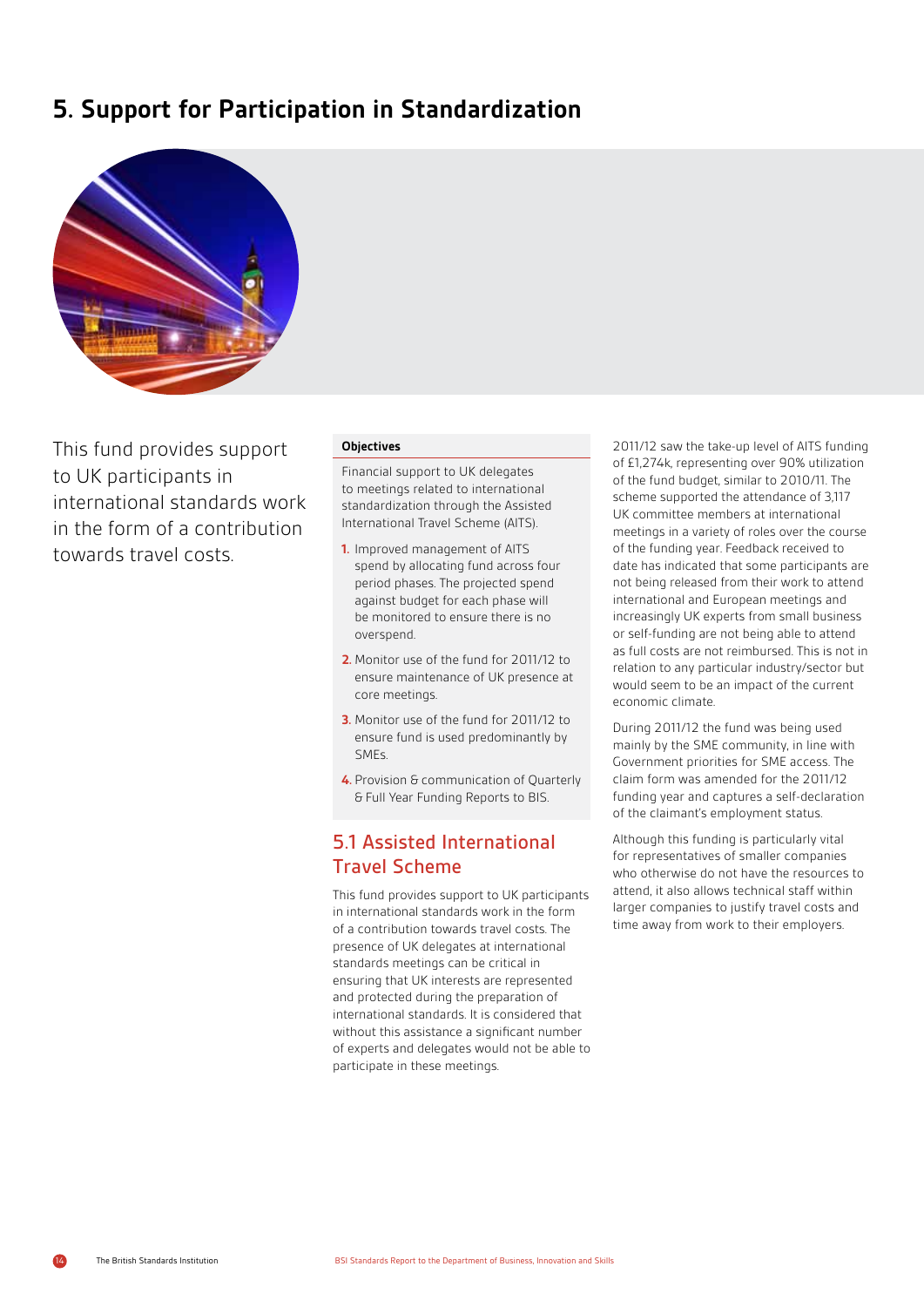# **6. Support for Consumer Participation in Standardization**



The new 2012-14 Consumer & Public Interest Strategy sets out the priority areas for consumer involvement in standardization.

#### **Objectives**

- **1.** To manage awareness of and effective consumer & public interest participation in public standardization, through continued prioritising of input to ongoing standards development and processing of innovative ideas, including:
- **•** organising and running Consumer & Public Interest Network (CPIN) meetings/training focussing on topics of relevance to the consumer & public interest (at least 2 CPIN meetings, at least one at an appropriate external venue)
- **•** maintaining awareness of standards (preparation/revision of at least 1 appropriate paper/web-based publication and/or undertake at least 1 relevant background research/specific project to ensure evidence base)
- **•** maintaining the number and relevance of individuals involved in the process to match CPIN priorities (widen age profile of CPI reps to include a higher proportion of younger members)
- **•** CPI reps attendances at UK and international meetings in accordance with relevant areas of interest (at least 100)
- **2.** To agree with BIS a list of core consumer topic areas for 2012/13 by February 2012.
- **3.** Provision & communication of Quarterly & Full Year Funding Reports to BIS.

## **Increasing consumer awareness of standardization**

## **COPOLCO**

The most significant activity for 2011 was BSI's recognition of 60 years of consumer involvement in standardization by hosting the 33rd ISO COPOLOCO plenary and workshop with significant support from BIS. The meeting took place at Grange St Paul's in London from 23-27 May 2011. This was a highly successful event for national and international delegates and helped to increase awareness of consumer involvement in standardization within BSI. It is also resulted in press coverage of consumer involvement in standardization, including on BBC Breakfast, BBC Radio 4 Woman's Hour and various magazines and websites, e.g. http://www.thenbs.com/copolco/. Some key points from the meeting were:

- **•** Forty-seven countries were represented at the meeting and workshop. The latter, on the theme of *Homes for tomorrow building through standards* included several international speakers, see http://www.iso. [org/iso/events\\_archive?llNodeId=338299](http://www.iso.org/iso/events_archive?llNodeId=338299&llVolId=-2000) &llVolId=-2000
- **•** Over 200 people attended the 60 years of consumer involvement in standardization celebration, hosted by BSI's Director of Standards and Lynn Faulds Wood, including many representatives from key UK consumer organizations, such as Age UK, Consumer Focus, the National Consumer Federation (NCF), Ombudsman services and the Trading Standards Institute (TSI).
- **•** The presentation by the then Minister of Consumer Affairs, Edward Davey was well [received. http://www.iso.org/iso/news.](http://www.iso.org/iso/news.htm?refid=Ref1429) htm?refid=Ref1429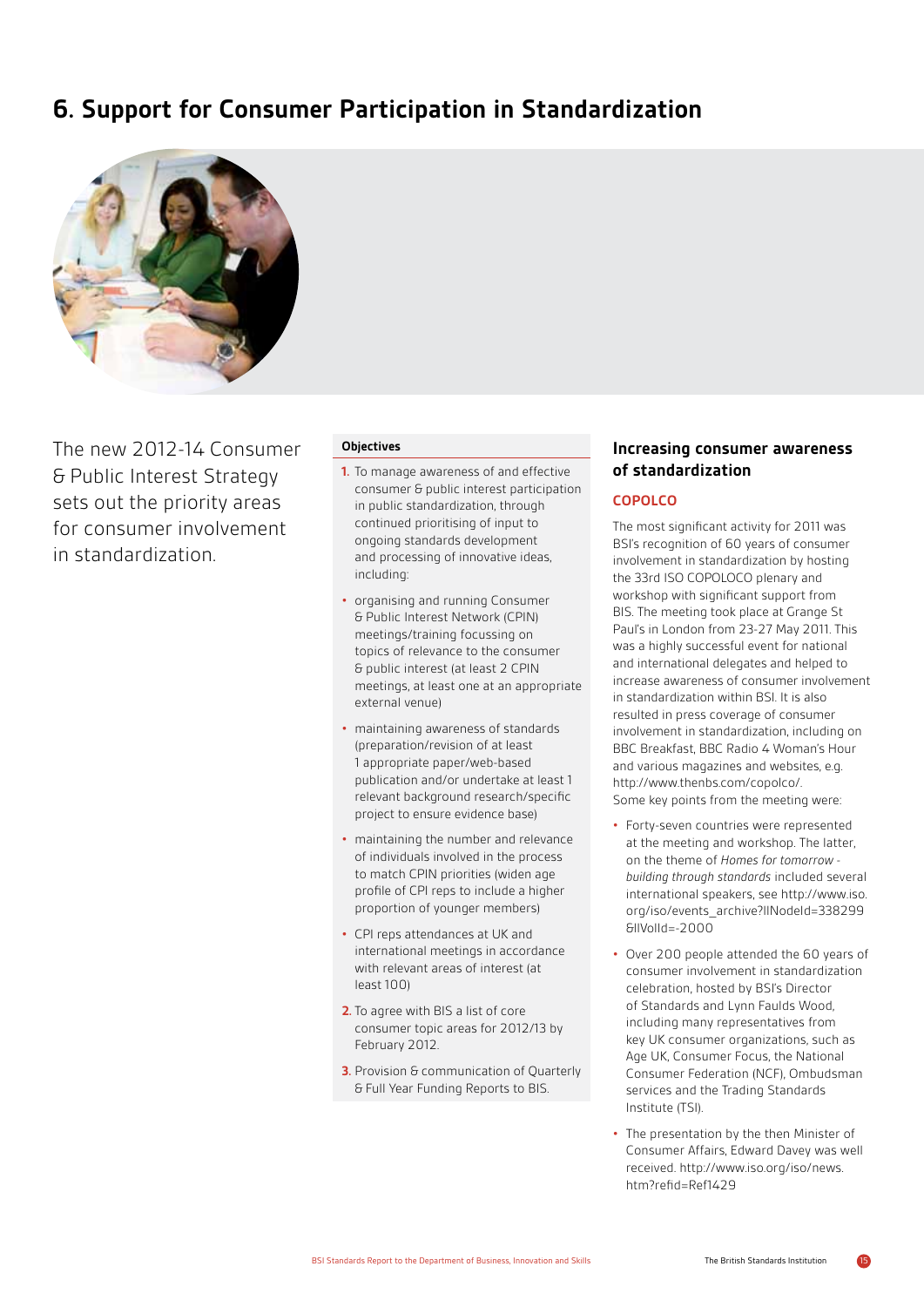**•** The technical visit offered to international delegates (a tour of the Olympic site) was considered very useful.

#### **Consumer focused leaflets**

Various BIS-funded leaflets, available in accessible format, are available at www.bsigroup.com/consumers and explain, in plain language, the relevance of several standards to consumers. Leaflets have been distributed in various ways, including to the relevant BSI Technical and Policy committees and on BSI stands, for example at the TSI trading standards and consumer affairs conference in June 2011. Examples of the distribution for specific titles include:

- **•** Citizens Advice requested and were sent 400 copies of *'Fair, flexible services for all'*, the consumer leaflet about BS 18477 on inclusive service provision to use in their Advice Bureaux.
- **•** Copies of 'Easy to open packaging' were made available at the Age UK meeting: 'Tackling Packaging: designing for all' on 5 May 2011.
- **•** Copies of the adventurous activities leaflet have gone to the Young Explorers Trust (YET) and Year Out Group.

#### **Consultations**

The CPI Unit (CPIU) contributed to the BSI response to the following consultations:

- **•** BIS empowering and protecting consumers, in particular in relation to the need for access to Consumer Direct data.
- **•** Law commission consultation on misleading and aggressive sales practices in response to their request, specifically to provide information on BS 18477, inclusive service provision, which was recognised as of potential value as a mechanism for objective determination of vulnerability.

#### **Contacts with wider organizations**

CPIU staff have maintained or renewed contacts with various organizations, including ANEC (European voice of consumers in standardization), the British & Irish Ombudsman Association, CEDR/IDRS, the Electrical Safety of Products group of the Electrical Safety Council, Law Commission and Which?.

A representative from the BSI CPIU attended various consumer-related meetings, including the British Standards Society AGM, the UK feedback meeting from the European Consumers Consultative Group (ECCG), TSI Trading standards and Consumer affairs conference and the NCF Consumer Congress Workshop, *'Are regulators failing the consumer?'* held at the OFT.

#### **Young consumers and TSI**

BSI is one of the sponsors for the 2012 Trading Standards Institute Young Consumers competition. This is an online competition for schools which moves from regional finals to a national final at the TSI conference in June 2012. The 2012 Summer CPI Network meeting is also to be held at the TSI conference.

## **Consumer involvement in standardization**

The new 2012-14 Consumer & Public Interest Strategy sets out the priority areas for consumer involvement in standardization as: Inclusivity (includes accessibility: 'Design for All' and 'vulnerability'); Security, Privacy & Identity; Sustainability; Wellbeing and Services.

Taking these as the focus, BSI Consumer & Public Interest Representatives have been involved in over 100 UK and international meetings, on topics including: Accessibility; Adventure tourism; Aesthetic surgery;

Consumer information on electrical appliances; Food quality systems; Greenhouse gas management in the supply chain; Guidelines for online recruitment; Instructions for use; Nanotechnology; Natural Protected Areas; Overseas removals; Public symbols; Robots and Robotic Devices; Safety of household electrical and electronic products; Sanitary Appliances; Sheltered housing; Smart meters; Societal and Citizen Security; Sustainable communities; Tanning salon services; Tourism services and Water re-use.

CPI Reps have also attended the Electrical Safety Council conference on product safety and the Trading Standards Institute Sustainable Packaging Congress. Both afforded reps the opportunity to understand the consumer issues involved in more detail and to meet others working in the area which assists their input to standardization.

CPI Reps from the children's interests, manufacturing, services and 'design for all' areas also met together with relevant BSI staff to discuss cross-sector issues.

CPI reps use a report form to identify issues of concern for consumers and progress in achieving action to cope with those concerns. The form was modified to enable a clearer indication of objectives as a result of the impact assessment research which started in the previous year. Some examples of the purpose and benefits of consumer intervention include:

**• Microwave leakage** The BSI mirror committee has been considering the problem of inaccurate instruments particularly on Chinese imports. This is important for consumers as they may assume ovens are unsafe and pay for expensive unnecessary repairs. The CPI rep contributed to discussion which resulted in the conclusion that the requirements for the testing instrument in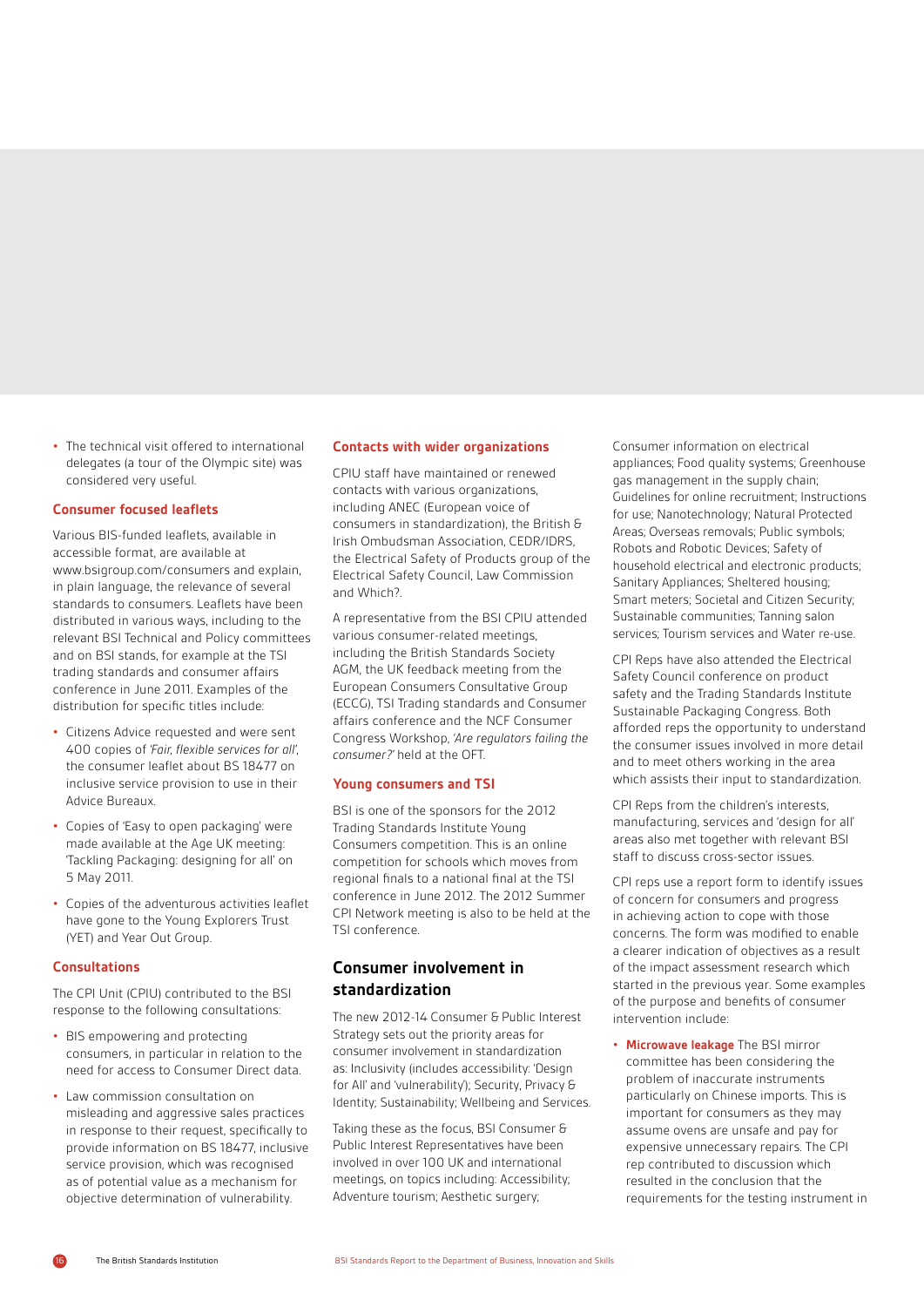IEC 60335-2-25 were not completely clear and so a green paper will be prepared for the next meeting of IEC SC61B (June 2012) to improve them.

**• Fatality arising from choking on part of a USB stick** A CPI rep drew attention to the fatality of a teenager caused by choking on part of a USB stick. Coroner and pathologist details were obtained and it has been agreed by members of the relevant Technical Committees that there should be a standard to address this issue. A document is being prepared to be taken to the international committee IEC TC108.

#### **• Airport and aviation security services**

- Consumer involvement in this standard (EN 16082) was originally considered unnecessary but it was later recognised that the topic was of interest to travellers – i.e. consumers. The Standard specifies quality criteria for the delivery of civil aviation security services and requirements for private security companies in relation to their organisation and operations (insurances, operational continuity management etc), staff management (recruitment and training) and contract management.
- **• Smart meters** The CPI Rep has been aiming to ensure that consumers are provided with accurate, understandable and usable information enabling them to make an informed choice on tariffs and realise the potential benefits from smart meters. Accessibility, including for vulnerable consumers, has been a particular concern.

#### **Policy, planning and informative meetings**

• The BSI Consumer & Public Interest Strategic Advisory Committee, chaired by Lynn Faulds Wood, met three times during the year at Which?, the OFT and BSI. Membership of this group has increased

now to include a representative from the Women's Institute (a founder member of the original Women's Advisory Committee), RoSPA and the Disabled Experts Reference Group of the CPI Network. At the November meeting, the BSI CPIN 2012-14 Strategy was endorsed. A policy statement about consumers to go with BS 0 'A standard for standards – Principles of standardization' has been proposed, along with a direct link to the consumer pages from the BSI home page.

- The CPI Coordinators Steering panel met on four occasions covering topics such as an update from BSI on the potential standards programme in the Health area, effective alternatives to face-toface meetings, and consideration of the need for accident data to feed into the development and revision of standards.
- At the request of the CPI Network and following the high profile summer meeting (which was combined with ISO COPOLCO), the December 2011 all-members meeting was a more informal gathering affording the opportunity for CPI Reps to discuss topics of mutual interest. CPIN Chair Lynn Faulds Wood provided a brief review of 2011 and the key plans for 2012 and slides from 60 years of consumers in UK standards. Topics discussed included robot ethics, the differences between product and service standards and how to make complex technology understandable to consumers. A report of the event is now on the BSI website at: http://www.bsigroup.com/en/ [Standards-and-Publications/How-we-can](http://www.bsigroup.com/en/Standards-and-Publications/How-we-can-help-you/Consumers/Consumer--Public-Interest-Events/Winter-2011-meeting/)help-you/Consumers/Consumer--Public-Interest-Events/Winter-2011-meeting/.

#### **Recruitment and training of CPI Reps**

Several new CPI Reps have joined the Network over the year and two new CPI Coordinators (CPIC) have been appointed for Children's Interests and Manufacturing. The revised training programme has been successfully undergone by several in the Network.

#### **New ideas work**

Work to transfer CPI Network ideas to the BSI system is close to completion.

#### **Education**

The BSI Education Sector Representative continues to be active in promoting standardization in education. Initiatives over the course of the year include:

- **•** A presentation on the importance of conveying standardization principles to higher education to an international audience at the ISO/IEC/ITU Academic Conference in Beijing.
- **•** Presenting, with a member of staff from King's College London, to CEN/ CENELEC JWG-EaS (Joint Working Group – Education about Standardization) on a social media strategy framework. The JWG-EaS Master plan has been submitted for review to the CEN/CENELEC Joint President's Group.
- **•** Revision of the BSI Higher Education presentation and delivery of lectures related to Computer Networks at Middlesex University; Design at Leicester de Montfort University, Sustainability at Kingston University and Engineering at Edinburgh Napier and Manchester Universities. Some of this work is likely to result in regular programmes of lectures, delivered within institutions using BSI materials. The Danish national standards body is interested in this work and has asked to make use of some of the materials in their own education work.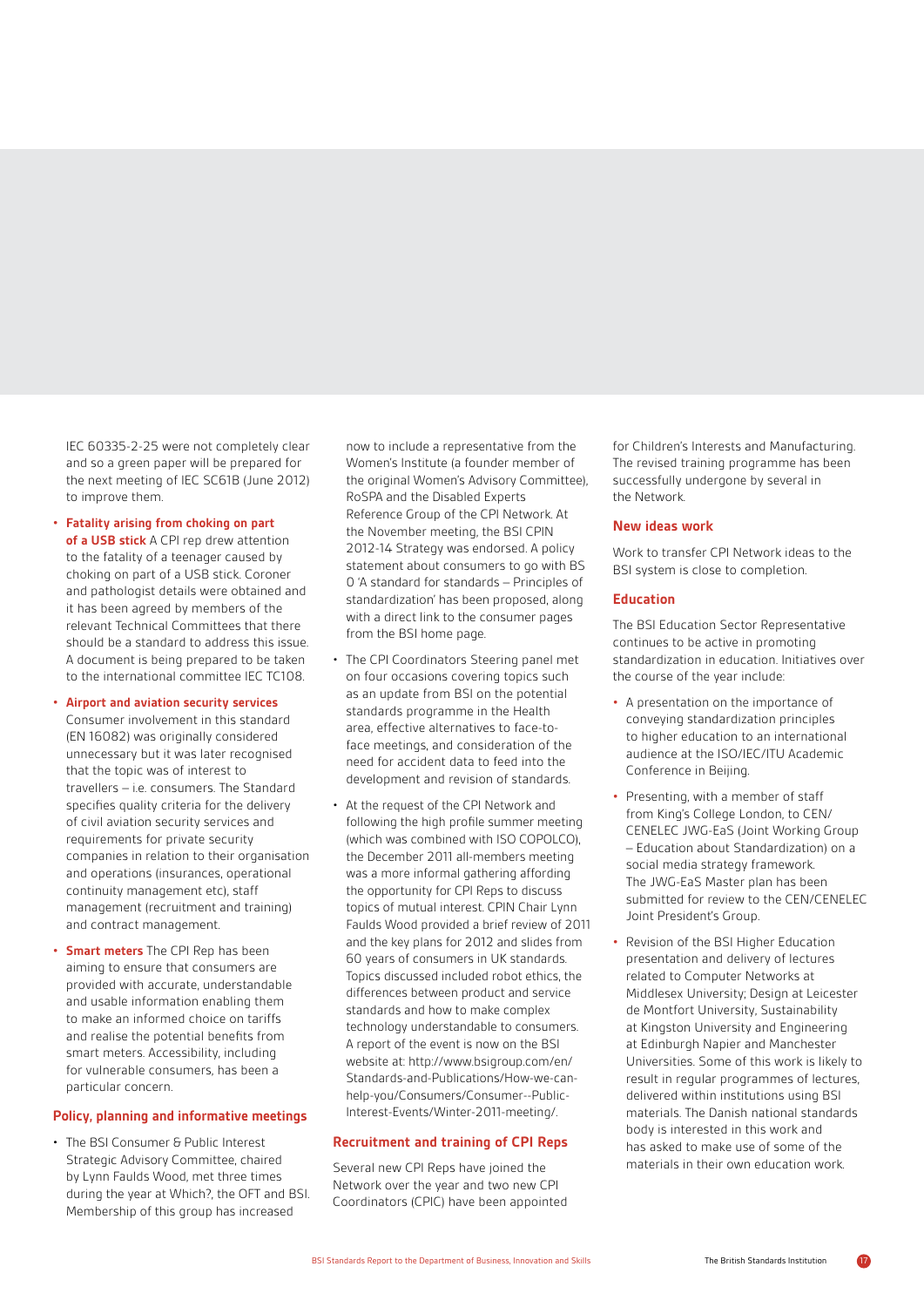# **7. Smart Cities Initiative**



The aim of the strategy is to identify the role of standards in accelerating the implementation of Smart Cities.

During the funding year, BIS commissioned BSI to develop a standards strategy for Smart Cities in the UK. Smart City technologies based on digital infrastructure and digital services offer one of the few viable alternative means to effectively monitor and manage physical and social resource in the built environment. The aim of the strategy is to identify the role of standards in accelerating the implementation of Smart Cities and providing assurance to citizens that the risks are being managed appropriately. The findings and recommendations are based on analysis of the existing standards landscape and identified stakeholder needs and therefore reflect key priority areas in which a standards programme is required to help ensure the success of a UK Smart Cities programme. The draft strategy was delivered on 30 March 2012 and will be subject to consultation. Two stakeholder engagement events are due to take place in May 2012 and a final version of the strategy is to be prepared for the end of June 2012.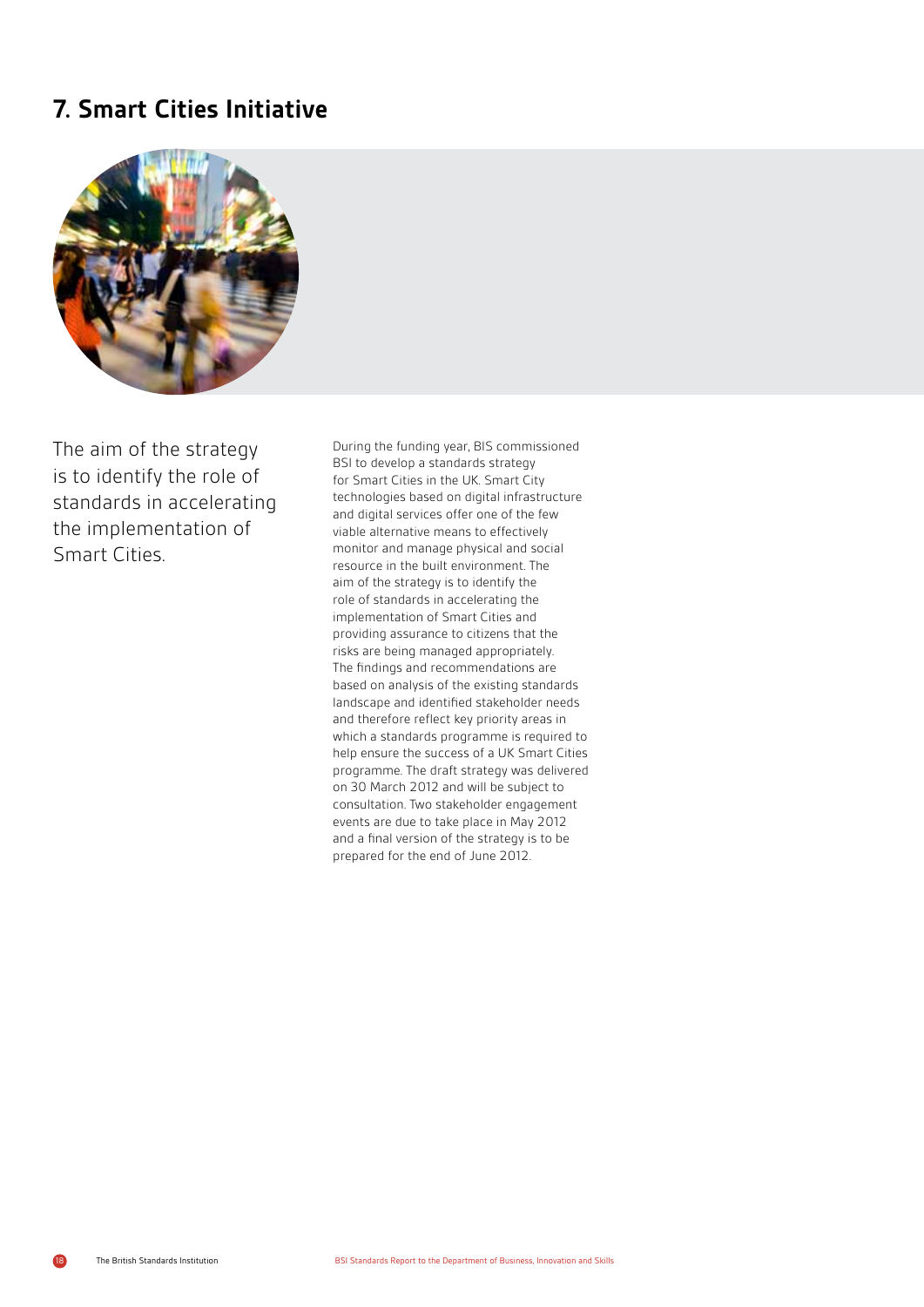# **8. International Projects**



The programme is supporting a reduction in their dependency on fossil fuels and imports, improvement of the security of their energy supply and overall climate change mitigation.

BSI International Projects coordinates technical assistance activities and provides support to the development of quality infrastructures in developing countries. Its role is to design, manage and implement projects to strengthen quality institutions worldwide.

The team specialises in helping institutions that are responsible for:

- **•** Standardization
- **•** Inspection
- **•** Certification and Conformity Assessment
- **•** Quality Control
- **•** Testing Laboratories
- **•** Technical Regulations & Legislation
- **•** Metrology
- **•** Consumer Protection
- **•** Accreditation
- **•** Market Surveillance

Projects cover a wide range of sectors:

- **•** Trade, Standards and Private Sector
- **•** Manufacturing and Processing
- **•** Construction, Transport and Infrastructure
- **•** Chemicals
- **•** Food and Drink
- **•** Healthcare and Medical Devices
- **•** Agriculture
- **•** Communications and
- Information Technologies
- **•** Environment
- **•** Services
- **•** Energy, Utilities and Low Carbon Technology
- **•** Governance and Public Sector
- **•** Electrical and Electronics
- **•** Procurement

Below are some highlights of the work carried out by the BSI International Projects Team in supporting the development of standardization in developing countries. A full list of projects is contained in annex D.

## **INOGATE Technical Secretariat and integrated programme in support of the Baku Initiative and the Eastern Partnership energy objectives**

The INOGATE Programme, funded by the European Commission, is an international energy co-operation programme between the European Union and the Partner Countries of Armenia, Azerbaijan, Belarus, Georgia, Kazakhstan, Kyrgyzstan, Moldova, Tajikistan, Turkmenistan, Ukraine and Uzbekistan. The overall objective of the programme is to contribute to the progress of the INOGATE Partner Countries in the achievement of the Baku Initiative and the Eastern Partnership objectives. The programme is supporting a reduction in their dependency on fossil fuels and imports, improvement of the security of their energy supply and overall climate change mitigation.

## **Strengthening the Quality Infrastructure in Rwanda**

The objectives of this TradeMark East Africafunded project are to assist the institutional development of the Rwanda Bureau of Standards by offering strategic support and to raise the awareness of the private sector of standards and increase its capacity building in this area.

## **Further development of National Accreditation Agency of Ukraine capacities according to European practices**

The purpose of this EC-funded contract is to enable the achievement of the international recognition of the National Accreditation Agency of Ukraine (NAAU) in providing accreditation services in the areas of Testing Laboratories, Calibration Laboratories, Management System Certification Bodies, Product Certification Bodies, and Inspection Bodies.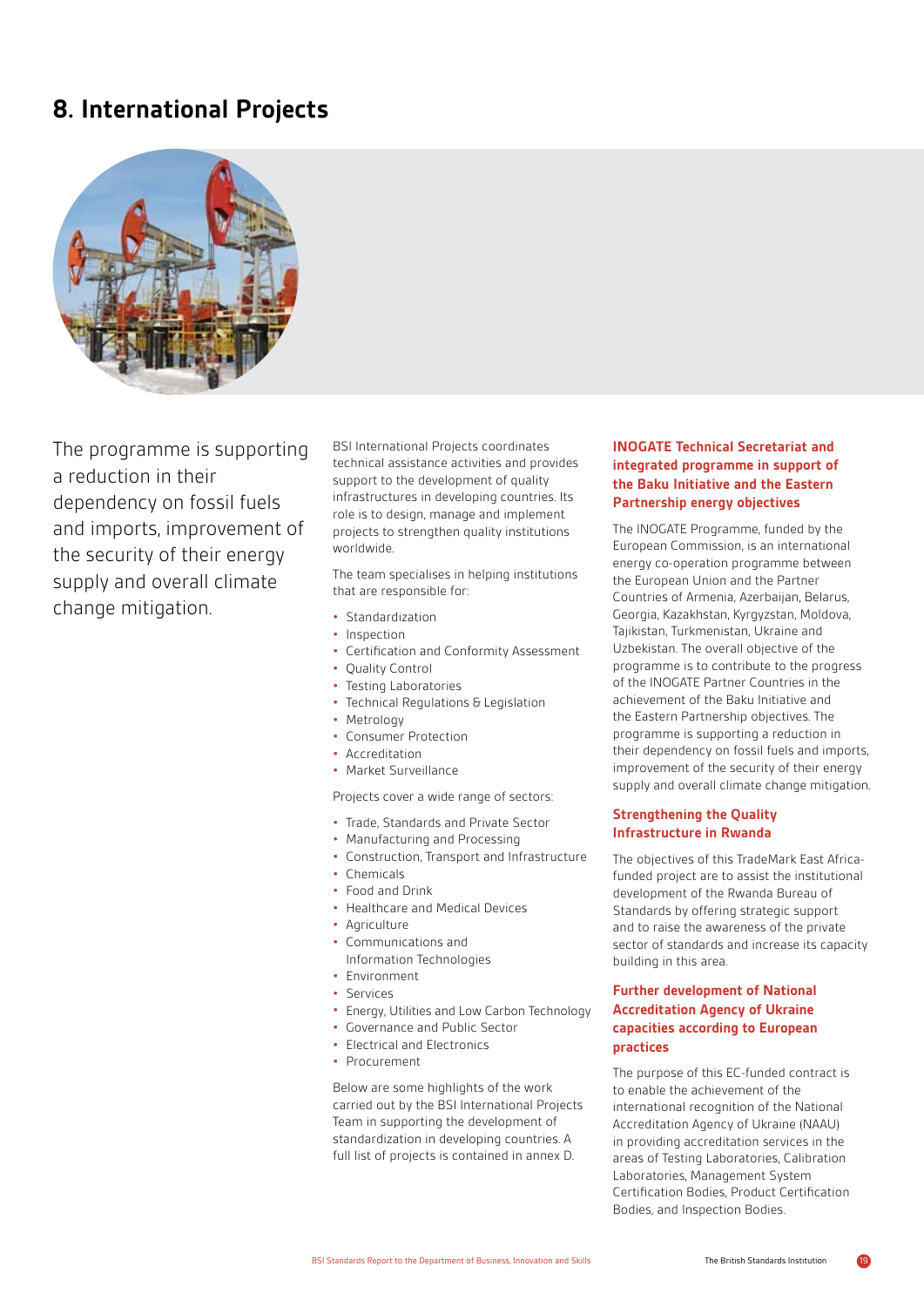# **Appendix A**

# Testable Objectives

| Ref: | <b>Activities</b>                                                                                                                                                        | <b>Testable Objectives</b>                                                                                                                                                                                                                                                                                                                                                                                              |
|------|--------------------------------------------------------------------------------------------------------------------------------------------------------------------------|-------------------------------------------------------------------------------------------------------------------------------------------------------------------------------------------------------------------------------------------------------------------------------------------------------------------------------------------------------------------------------------------------------------------------|
| A    | HMG's subscription to BSI Standards                                                                                                                                      | "Government Departments and Agencies to purchase single copy and online British<br>Standards at a discount of 50% as well as accessing all other BSI Membership benefits<br>including alerting, advisory and information services.                                                                                                                                                                                      |
|      |                                                                                                                                                                          | TO_A1: Provision of Membership benefits to all Government Departments and Agencies.<br>Commences April 1st 2011 to March 31st 2012.                                                                                                                                                                                                                                                                                     |
|      |                                                                                                                                                                          | TO_A2: BIS, as lead relationship with BSI, receive free BSOL subscription to all modules for<br>department use only. Extensions to other HMG bodies are excluded and will make their own<br>provisions. Commences April 1st 2011 to March 31st 2012.                                                                                                                                                                    |
|      |                                                                                                                                                                          | TO_A3: Provide a list of Government Departments and Agencies covered by the HMG<br>Membership that are currently on the BSI system. Review the list with BIS to identify any gaps<br>by December 2011, followed by a confirmation letter to all departments that are covered. BIS<br>to agree contacts. See A4.                                                                                                         |
|      |                                                                                                                                                                          | TO_A4: BSI to aid BIS in promotion of BIS-funded membership benefits to all eligible<br>Government Departments and Agencies, through direct liaison between BIS & the BSI<br>Membership team to establish programme.                                                                                                                                                                                                    |
|      |                                                                                                                                                                          | TO A5: Provision & communication of Quarterly & Full Year Funding Reports to BIS."                                                                                                                                                                                                                                                                                                                                      |
| В    | <b>HMG's contribution to BSI's</b><br>subscriptions to European and<br><b>International Standards Organization</b><br>& Information supplied under<br>Directive 98/34 EC | "Membership of international standards organizations supported through this contribution<br>enables the UK to maintain a standards infrastructure consistent with European standards<br>policy as required by the Memorandum of Understanding with HM Government. This fund<br>also supports the UK's obligations under the directive 98/34 EC that aims to prevent the<br>creation of new technical barriers to trade. |
|      |                                                                                                                                                                          | TO B1: Ensure that the UK's obligations under Directive 98/34 EC have been fulfilled.                                                                                                                                                                                                                                                                                                                                   |
|      |                                                                                                                                                                          | TO_B2: Ensure BSI maintain an appropriate presence on key international and European<br>committees & fora to enable UK to be influential on standards policy matters.                                                                                                                                                                                                                                                   |
|      |                                                                                                                                                                          | TO_B3: Provision & communication of Quarterly & Full Year Funding Reports to BIS."                                                                                                                                                                                                                                                                                                                                      |
| C    | <b>Targeted Funding</b>                                                                                                                                                  | "Support of the BSI standards development programme including: BSI programme<br>management support for eligible committees meeting Targeted Funding scheme criteria,<br>access to international standardization provided for committees by the Committee Service<br>Centre, staff travel in support of standards development and the drafting of standards by<br>external experts.                                      |
|      |                                                                                                                                                                          | TO_C1: Implementation of pipeline proposal for 11/12 Innovation-funded programme of work,<br>as agreed with BIS in relation to HMG priorities/policies.                                                                                                                                                                                                                                                                 |
|      |                                                                                                                                                                          | TO C2: Implementation of 11/12 Investment Case and Traffic Light Report templates for<br>effective management and monitoring of the 11/12 Targeted Funding Innovation budget.                                                                                                                                                                                                                                           |
|      |                                                                                                                                                                          | TO_C3: Provision & communication of Quarterly & Full Year Funding Reports to BIS."                                                                                                                                                                                                                                                                                                                                      |
| D    | <b>Support for Participation</b><br>in Standardization                                                                                                                   | "Financial support to UK delegates to meetings related to international standardization<br>through the Assisted International Travel scheme.                                                                                                                                                                                                                                                                            |
|      |                                                                                                                                                                          | TO D1: Improved management of AITS spend by allocating fund across four period phases.<br>The projected spend against budget for each phase will be monitored to ensure there is no<br>overspend.                                                                                                                                                                                                                       |
|      |                                                                                                                                                                          | TO_D2: Monitor use of the fund for 2011/12 to ensure maintenance of UK presence<br>at core meetings.                                                                                                                                                                                                                                                                                                                    |
|      |                                                                                                                                                                          | TO_D3: Monitor use of the fund for 2011/12 to ensure fund is used predominantly by SMEs.                                                                                                                                                                                                                                                                                                                                |
|      |                                                                                                                                                                          | TO D4: Provision & communication of Quarterly & Full Year Funding Reports to BIS."                                                                                                                                                                                                                                                                                                                                      |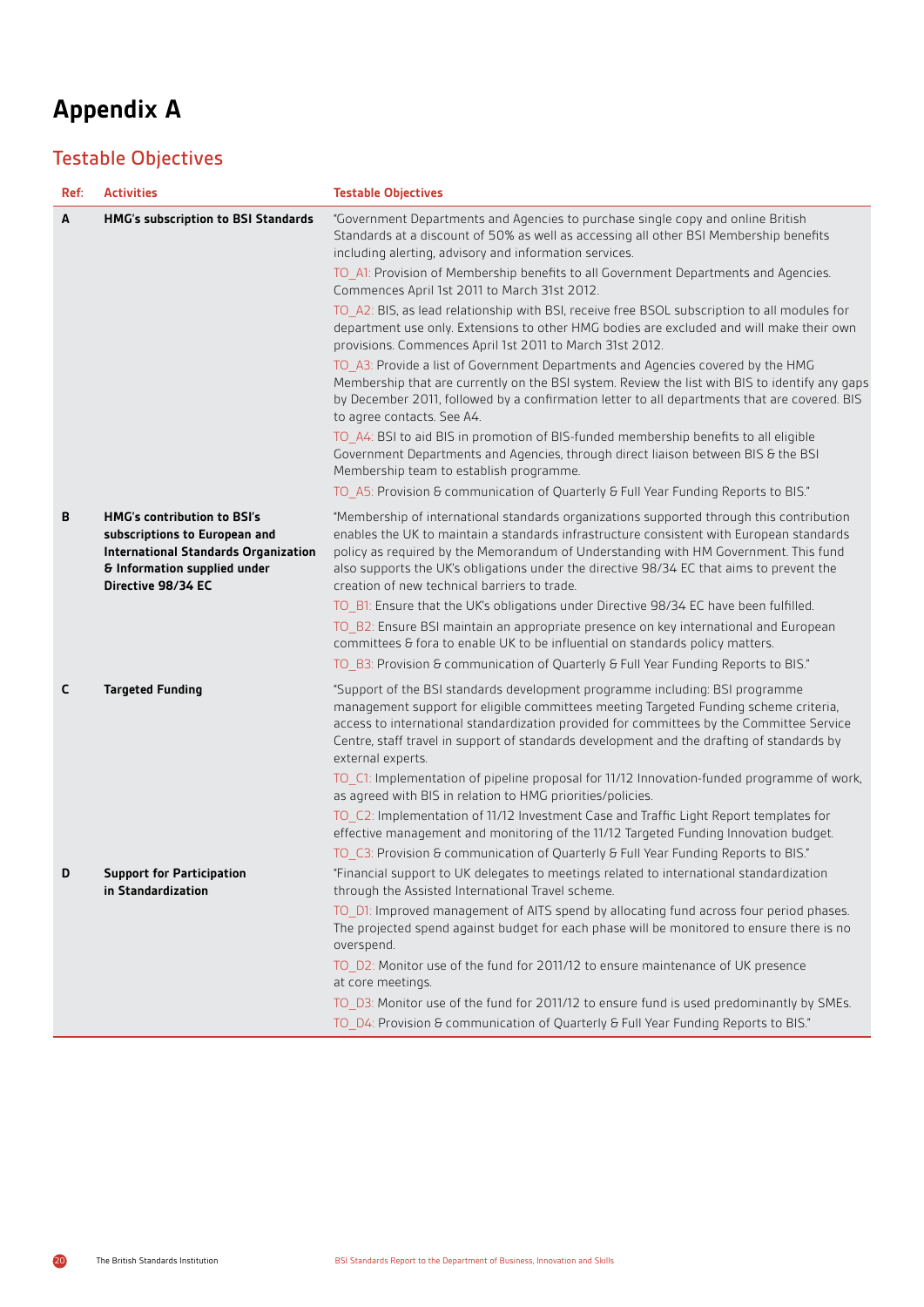| Ref: | <b>Activities</b>                                               | <b>Testable Objectives</b>                                                                                                                                                                                                                    |
|------|-----------------------------------------------------------------|-----------------------------------------------------------------------------------------------------------------------------------------------------------------------------------------------------------------------------------------------|
| Е    | <b>Support for Consumer Participation</b><br>in Standardization | "Support for consumer participation in standardization (including assisted consumer travel<br>and subsistence)                                                                                                                                |
|      |                                                                 | TO E1: To manage awareness of and effective consumer & public interest participation<br>in public standardization, through continued prioritising of input to ongoing standards<br>development and processing of innovative ideas, including: |
|      |                                                                 | TO E1.1: Organising and running Network meetings/training focussing on topics of relevance<br>to the consumer $\epsilon$ public interest ( $\epsilon$ /> 2 CPIN meetings at least one at an appropriate external<br>venue).                   |
|      |                                                                 | TO_E1.2: Maintaining awareness of standards (preparation/revision of =/>1 appropriate paper/<br>web-based publication and/or undertake =/>1 relevant background research/specific project<br>to ensure evidence base).                        |
|      |                                                                 | TO E1.3: Maintaining the number and relevance of individuals involved in the process to<br>match CPIN priorities (widen age profile of CPI reps to include a higher proportion of<br>younger members).                                        |
|      |                                                                 | TO E1.4: CPI reps' attendances at UK and international meetings in accordance with relevant<br>areas of interest (>100).                                                                                                                      |
|      |                                                                 | TO E2: To agree with BIS a list of core consumer topic areas for 2012/13 by February 2012.                                                                                                                                                    |
|      |                                                                 | TO E3: Provision & communication of Quarterly & Full Year Funding Reports to BIS."                                                                                                                                                            |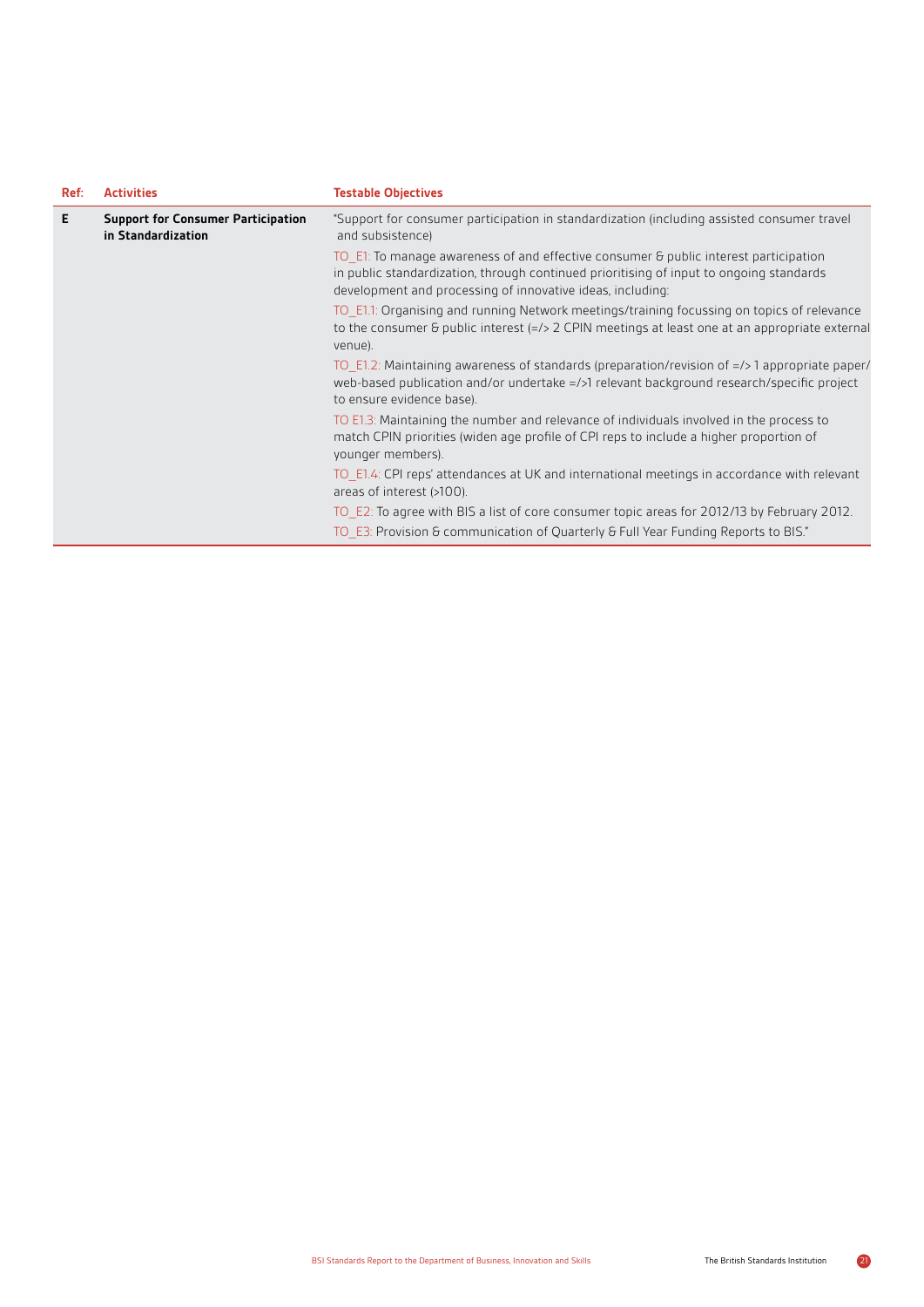# **Appendix B**

# Committees with funding contributions

| <b>Ref</b>     | <b>Committee Title</b>                                                                                | Subject area                                | <b>Main priority</b>       |
|----------------|-------------------------------------------------------------------------------------------------------|---------------------------------------------|----------------------------|
| <b>GEL/86</b>  | Fibre optics                                                                                          | Electronics                                 | Infrastructure             |
| <b>PRI/90</b>  | Rubber and rubber products - Environmental aspects                                                    | <b>Materials</b>                            | Sustainability             |
| SS/2           | Statistical Interpretation of Data                                                                    | Quality                                     | Productivity               |
| AUE/3          | Renovation of tyres for motor vehicles                                                                | Transport                                   | Safety                     |
| AUE/17         | Vehicle security                                                                                      | Transport                                   | Productivity               |
| SVS/4          | Postal services                                                                                       | <b>Services</b>                             | Regulation/Legislation     |
| <b>SVS/6</b>   | Financial services                                                                                    | <b>Services</b>                             | Better regulation          |
| <b>PRI/42</b>  | Fibre reinforced thermosetting plastics and prepregs                                                  | <b>Materials</b>                            | UK competitiveness         |
| <b>TCI/100</b> | Co-ordination of activities in textiles and clothing                                                  | Materials                                   | Consumer protection        |
| CW/2           | Safety of child use and child care horizontal issues                                                  | Safety                                      | Safety                     |
| PH/4           | Respiratory protection                                                                                | H <sub>8</sub> S                            | Safety                     |
| FSH/0          | Fire Co-ordination                                                                                    | Fire                                        | Safety                     |
| <b>FSH/25</b>  | Smoke, heat control systems and components                                                            | Fire                                        | Safety                     |
| GSE/35         | Gas cooking appliances (domestic)                                                                     | <b>Mechanical Machinery</b><br>& Components | <b>Consumer Protection</b> |
| <b>B/524</b>   | Precast concrete products                                                                             | Construction                                | Infrastructure             |
| <b>PEL/13</b>  | <b>Electricity Meters</b>                                                                             | Energy                                      | Infrastructure             |
| <b>CH/100</b>  | Healthcare and medical equipment (European and International)                                         | Healthcare                                  | Safety                     |
| <b>PTI/17</b>  | Solid biofuels                                                                                        | Energy                                      | Innovation                 |
| <b>GME/21</b>  | Mechanical vibration, shock and condition monitoring                                                  | <b>Mechanical Machinery</b><br>& Components | Safety                     |
| GW/2           | Secure storage of cash, valuables and data media                                                      | Security                                    | Consumer protection        |
| <b>IST/41</b>  | Document description and processing language                                                          | <b>ICT</b>                                  | Productivity               |
| <b>PSE/17</b>  | Materials and equipment for petroleum, petrochemical<br>and natural gas industries                    | Energy                                      | Productivity               |
| CH/172         | Ophthalmic optics                                                                                     | Healthcare                                  | Safety                     |
| <b>FSH/16</b>  | Hazards to life from fire                                                                             | Fire                                        | Safety                     |
| PEL/894        | Remote Meter Reading                                                                                  | Energy                                      | Innovation                 |
| <b>EPL/29</b>  | Electroacoustics                                                                                      | Electronics                                 | Regulation /Legislation    |
| CH/239         | Rescue systems                                                                                        | Healthcare                                  | Procurement                |
| GEL/8          | Systems Aspects for Electrical Energy Supply                                                          | Energy                                      | Consumer protection        |
| <b>B/519</b>   | Masonry and associated testing                                                                        | Construction                                | Infrastructure             |
| CH/157         | Mechanical contraceptives                                                                             | Healthcare                                  | <b>Consumer Protection</b> |
| LBI/37         | Particle characterization including sieving                                                           | Materials                                   | Safety                     |
| CB/50          | Infrastructure                                                                                        | Construction                                | Infrastructure             |
| <b>CW/217</b>  | Cosmetics                                                                                             | <b>Consumer Goods</b>                       | <b>Consumer Protection</b> |
| WEE/40         | Health and safety in welding                                                                          | Welding                                     | Safety                     |
| AUE/7          | Automobile occupant restraint systems                                                                 | Transport                                   | Safety                     |
| CB/501         | Flood risk & watercourses                                                                             | <b>Built Environment Design</b>             | Sustainability             |
| AMT/4          | Industrial data and manufacturing interfaces                                                          | <b>ICT</b>                                  | Procurement                |
| <b>AUE/20</b>  | Vehicle on-board diagnostics, repair and maintenance information                                      | Transport                                   | Safety                     |
| <b>B/513</b>   | Construction equipment and plant and site safety                                                      | Construction                                | Safety                     |
| <b>AUE/12</b>  | Safety related to occupants                                                                           | Transport                                   | Safety                     |
| <b>IST/6</b>   | Data communications                                                                                   | <b>ICT</b>                                  | Productivity               |
| <b>AUE/11</b>  | Braking systems                                                                                       | Transport                                   | Safety                     |
| <b>CB/30</b>   | <b>Construction Products Advisory Committee</b>                                                       | Construction                                | Regulation / Legislation   |
| GSE/29         | Gas-fired central heating boilers (domestic and non-domestic) and<br>domestic gas-fired water heaters | <b>Mechanical Machinery</b><br>& Components | <b>Consumer Protection</b> |
| AUE/14         | Motor cycles and mopeds                                                                               | Transport                                   | Safety                     |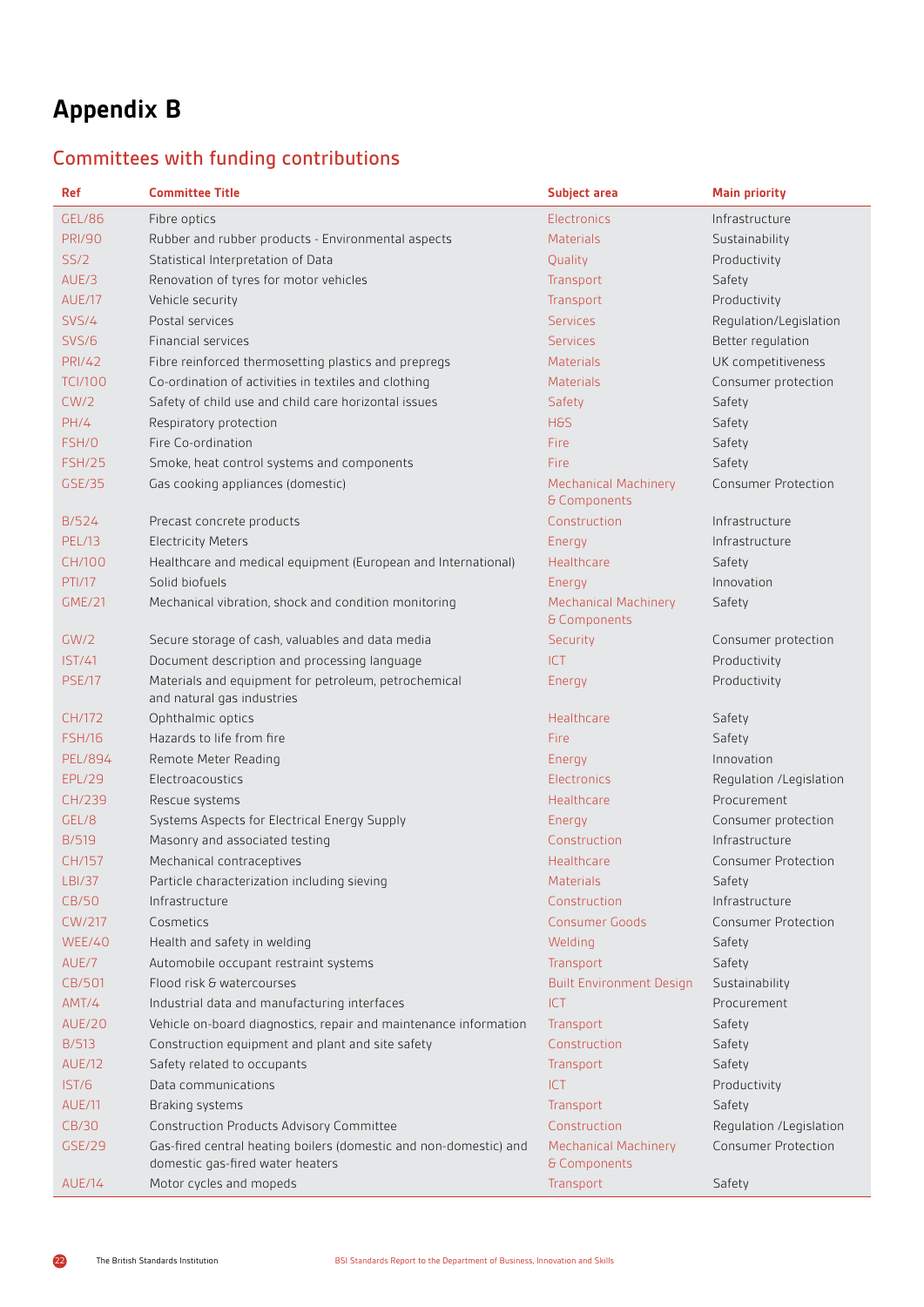| Ref            | <b>Committee Title</b>                                                            | <b>Subject area</b>                           | <b>Main priority</b>       |
|----------------|-----------------------------------------------------------------------------------|-----------------------------------------------|----------------------------|
| GEL/105        | Fuel cell technologies                                                            | Energy                                        | Innovation                 |
| CH/106         | Dentistry                                                                         | Healthcare                                    | Consumer protection        |
| <b>GEL/89</b>  | Fire hazard testing                                                               | Fire                                          | Safety                     |
| <b>STI/53</b>  | Specifications and test methods for jewellery and horology                        | <b>Consumer Goods</b>                         | <b>Consumer Protection</b> |
| IMS/1          | Innovation management                                                             | <b>Services</b>                               | Innovation                 |
| <b>B/506</b>   | Chimneys                                                                          | Construction                                  | Regulation /Legislation    |
| EH/5           | Sludge characterization                                                           | Environment/CSR                               | Regulation /Legislation    |
| <b>B/557</b>   | Construction products - Assessment of dangerous substances                        | Construction                                  | Regulation /Legislation    |
| <b>STI/10</b>  | Test methods for paints                                                           | <b>Materials</b>                              | UK competitiveness         |
| $H/-/4$        | Environmental testing programmes                                                  | Environment/CSR                               | Regulation /Legislation    |
| <b>CPW/172</b> | Optics and Photonics                                                              | <b>Consumer Goods</b>                         | UK competitiveness         |
| <b>FSH/21</b>  | Reaction to fire tests                                                            | Fire                                          | Safety                     |
| PH/2           | Eye protection                                                                    | <b>H&amp;S</b>                                | Safety                     |
| <b>CPL/59</b>  | Performance of household electrical appliances                                    | <b>Consumer Goods</b>                         | Consumer protection        |
| $ICT/-$        | Information and communications technology co-ordination<br>and strategy committee | <b>ICT</b>                                    | Productivity               |
| <b>CPL/72</b>  | Electrical control devices for household equipment and appliances                 | <b>Consumer Goods</b>                         | Consumer protection        |
| <b>PTI/20</b>  | Sustainability of bioenergy                                                       | Energy                                        | Sustainability/Innovation  |
| <b>TCI/66</b>  | Apparel and interior textiles                                                     | <b>Materials</b>                              | Consumer protection        |
| MCE/6          | Pumps and pump testing                                                            | <b>Mechanical Machinery</b><br>& Components   | Regulation/Legislation     |
| <b>FSH/18</b>  | Fixed fire fighting systems                                                       | Fire                                          | Safety                     |
| <b>B/540</b>   | Energy performance of materials components and buildings                          | Construction                                  | Sustainability             |
| GEL/111        | Electrotechnical environment committee                                            | <b>Electrical Machinery</b><br>and Components | Sustainability             |
| <b>GME/33</b>  | Small craft                                                                       | Transport                                     | Safety                     |
| MHE/3          | Cranes and derricks                                                               | Construction                                  | Regulation /Legislation    |
| <b>FSH/17</b>  | Fire brigade equipment                                                            | Fire                                          | Procurement                |
| <b>SVS/2</b>   | Tourism services                                                                  | <b>Services</b>                               | Consumer protection        |
| <b>PEL/88</b>  | Wind turbines                                                                     | Energy                                        | Sustainability/Innovation  |
| $AUE/-/1$      | International work on road vehicles                                               | Transport                                     | Safety                     |
| <b>EPL/87</b>  | Ultrasonics                                                                       | Electronics                                   | Safety                     |
| PEL/2          | Rotating electrical machinery                                                     | <b>Electrical Machinery</b><br>and Components | UK competitiveness         |
| <b>B/512</b>   | Ladders                                                                           | Construction                                  | Safety                     |
| <b>EPL/278</b> | Road transport informatics                                                        | <b>Electronics</b>                            | Infrastructure/Innovation  |
| PKW/0          | Packaging                                                                         | <b>Consumer Goods</b>                         | Regulation /Legislation    |
| B/542          | Roofing and cladding products for discontinuous laying                            | Construction                                  | Safety                     |
| AUE/4          | Tyres and wheels for motor vehicles                                               | Transport                                     | Regulation /Legislation    |
| <b>PH/1</b>    | Safety, protective and occupational footwear                                      | H&S                                           | Safety                     |
| <b>B/555</b>   | Construction design, modelling and data exchange                                  | Construction                                  | Innovation                 |
| <b>IST/34</b>  | Automatic identification and data capture techniques                              | <b>ICT</b>                                    | Innovation                 |
| CII/47         | Pyrotechnic articles                                                              | <b>Materials</b>                              | Consumer protection        |
| <b>IST/43</b>  | Information technology for learning, education and training                       | <b>ICT</b>                                    | Productivity               |
| EPL/501        | Electronic assembly technology                                                    | <b>Electronics</b>                            | UK competitiveness         |
| <b>B/558</b>   | Sustainability of construction works                                              | Construction                                  | Sustainability             |
| <b>AUE/18</b>  | Tanks for the transport of dangerous goods                                        | Transport                                     | Consumer protection        |
| <b>PRI/66</b>  | Rubber and plastics tubing, hoses and hose assemblies                             | <b>Mechanical Machinery</b><br>& Components   | Safety                     |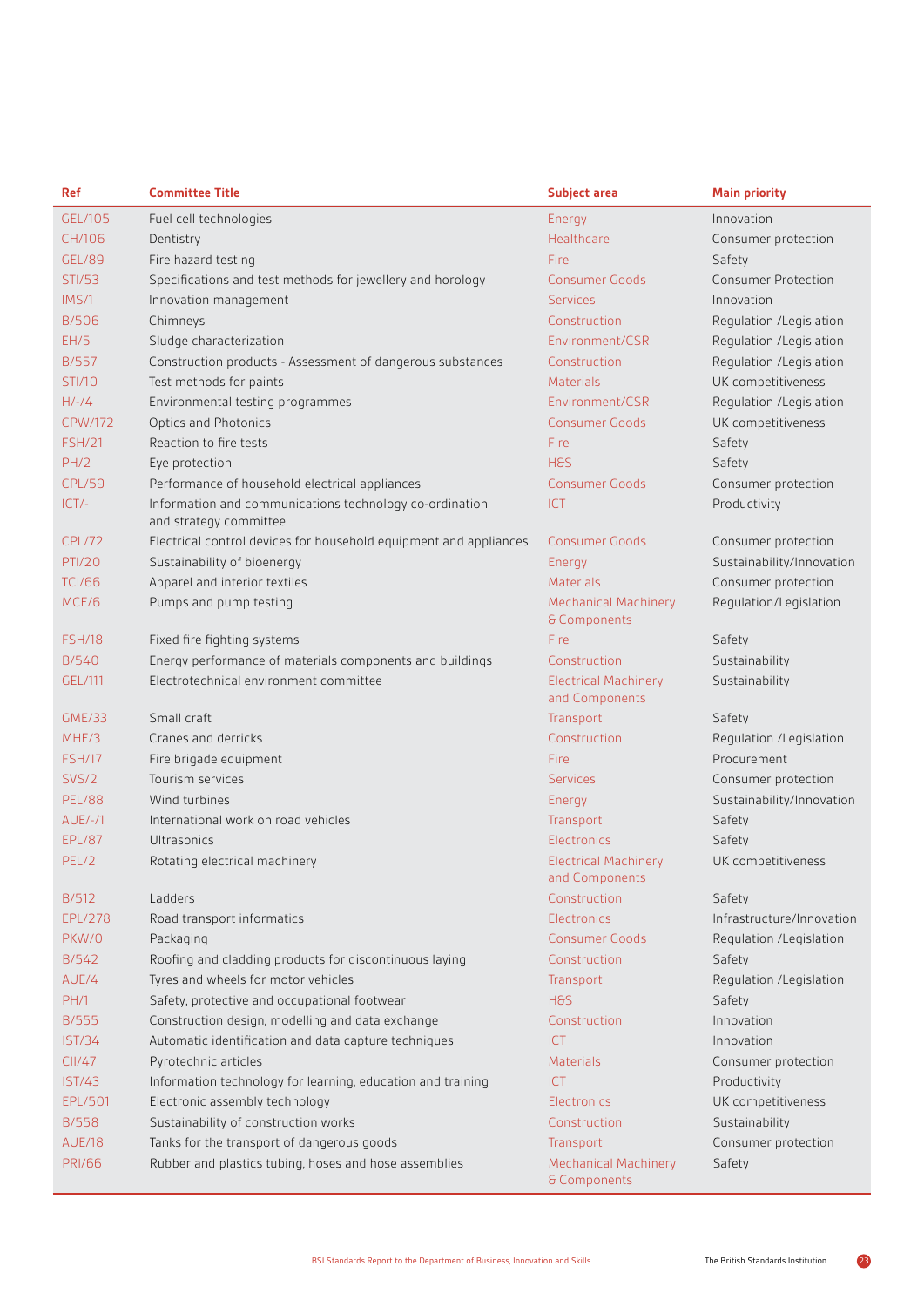| Ref            | <b>Committee Title</b>                                                                                       | Subject area                                | <b>Main priority</b>      |  |
|----------------|--------------------------------------------------------------------------------------------------------------|---------------------------------------------|---------------------------|--|
| <b>PH/8</b>    | Graphical symbols                                                                                            | H&S                                         | Safety                    |  |
| <b>EPL/46</b>  | Cables, wires and wavequides, radio frequency connectors<br>and accessories for communication and signalling | Electronics                                 | UK competitiveness        |  |
| <b>PH/6</b>    | Head protection                                                                                              | H&S                                         | Safety                    |  |
| CH/150         | Implants for surgery                                                                                         | Healthcare                                  | Procurement               |  |
| FMW/1          | Facilities management                                                                                        | Construction                                | Procurement/Innovation    |  |
| <b>AUE/16</b>  | Electrical and electronic equipment                                                                          | Transport                                   | Regulation/Legislation    |  |
| <b>IST/37</b>  | Coding of picture, audio, multimedia and hypermedia information                                              | <b>ICT</b>                                  | UK competitiveness        |  |
| <b>B/500</b>   | Basic data                                                                                                   | Construction                                | Productivity              |  |
| <b>GSE/22</b>  | Safety and control devices for gas and oil burners and<br>gas burning appliances                             | <b>Mechanical Machinery</b><br>& Components | Regulation/Legislation    |  |
| <b>FSH/19</b>  | Fire Precautions in Railway Transport                                                                        | Fire                                        | Safety                    |  |
| <b>CB/10</b>   | Design Advisory Committee                                                                                    | <b>Built Environment Design</b>             | Innovation                |  |
| <b>CPI/113</b> | Hydrometry                                                                                                   | <b>Materials</b>                            | UK competitiveness        |  |
| <b>SW/136</b>  | Sports, playground and other recreational equipment                                                          | <b>Risk</b>                                 | Consumer protection       |  |
| <b>B/553</b>   | Geotextiles and geomembranes                                                                                 | Construction                                | Procurement               |  |
| GSE/25         | Gas Meters                                                                                                   | Energy                                      | Infrastructure            |  |
| <b>IST/31</b>  | Computer graphics, image processing and environmental<br>data representation                                 | <b>ICT</b>                                  | Innovation                |  |
| <b>PEL/114</b> | Marine energy - Wave, tidal and other water current converters                                               | Energy                                      | Sustainability/Innovation |  |
| <b>PRI/26</b>  | Burning behaviour of plastics and rubbers                                                                    | <b>Materials</b>                            | Safety                    |  |
| $CB/-$         | Construction & Built Environment Sector Policy and<br><b>Strategy Committee</b>                              | Construction                                | Innovation                |  |
| EH/4           | Soil quality                                                                                                 | Environment/CSR                             | Sustainability            |  |
| RHE/2          | Ventilation for buildings, heating and hot water services                                                    | Construction                                | Sustainability            |  |
| <b>CPI/30</b>  | Measurement of fluid flow in closed conduits                                                                 | <b>Materials</b>                            | Infrastructure            |  |
| EH/3           | Water quality                                                                                                | Environment/CSR                             | Better regulation         |  |
| $ CT/-/1$      | Information systems co-ordination                                                                            | ICT                                         | Infrastructure            |  |
| IST/44         | <b>Biometrics</b>                                                                                            | <b>ICT</b>                                  | Procurement/Innovation    |  |
| <b>FSH/22</b>  | Fire resistance tests                                                                                        | Fire                                        | Safety                    |  |
| SEM/1          | Energy Management                                                                                            | Energy                                      | Sustainability            |  |
| PVE/3          | Gas containers                                                                                               | <b>Mechanical Machinery</b><br>& Components | Regulation/Legislation    |  |
| NTI/1          | Nanotechnologies                                                                                             | <b>Materials</b>                            | Innovation                |  |
| SSM/1          | Societal security management                                                                                 | Security                                    | Innovation                |  |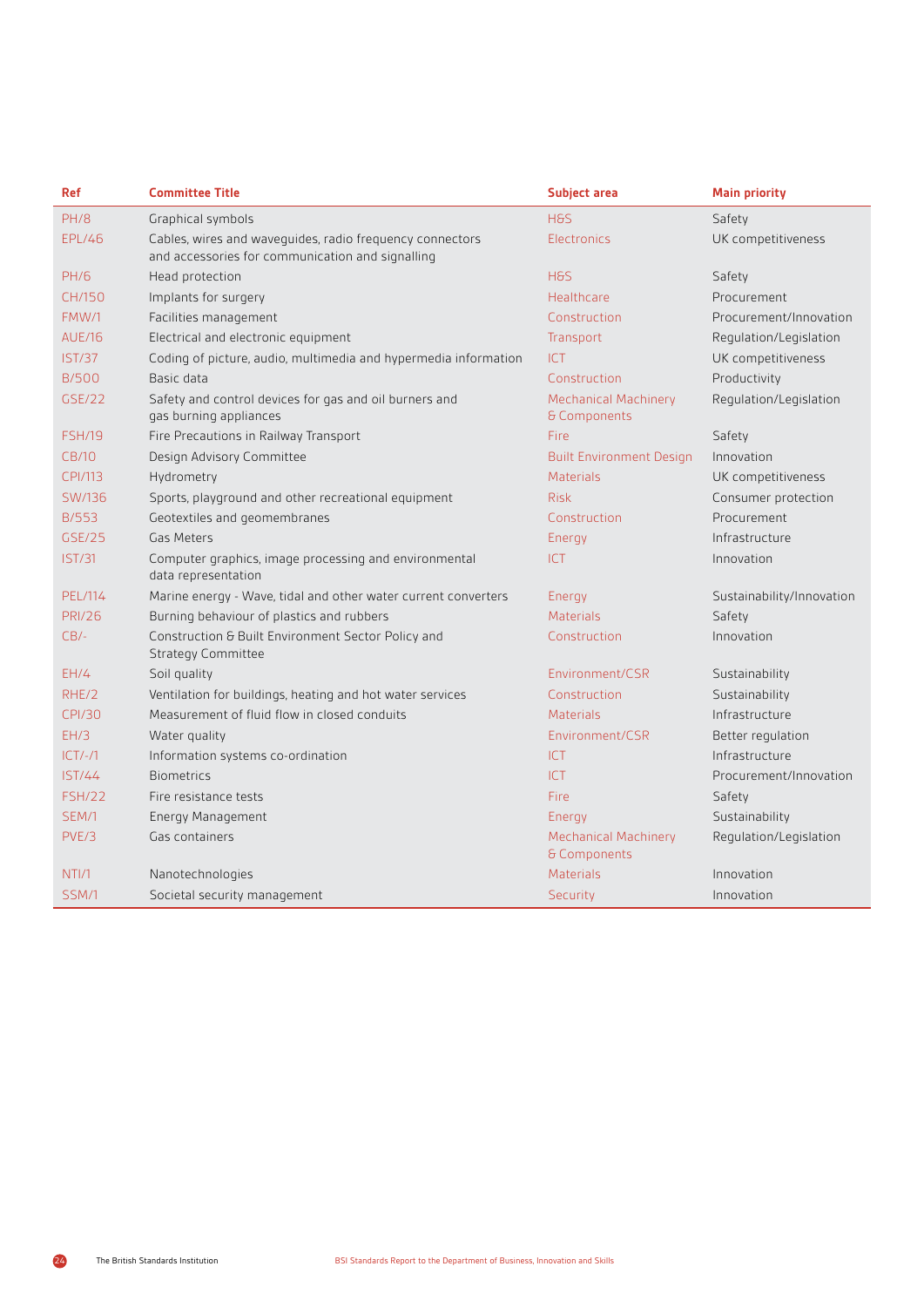# **Appendix C**

# Funded Committees Output 2011/2012

## **Published Projects by type**



#### **Published Projects by BSI sector team**

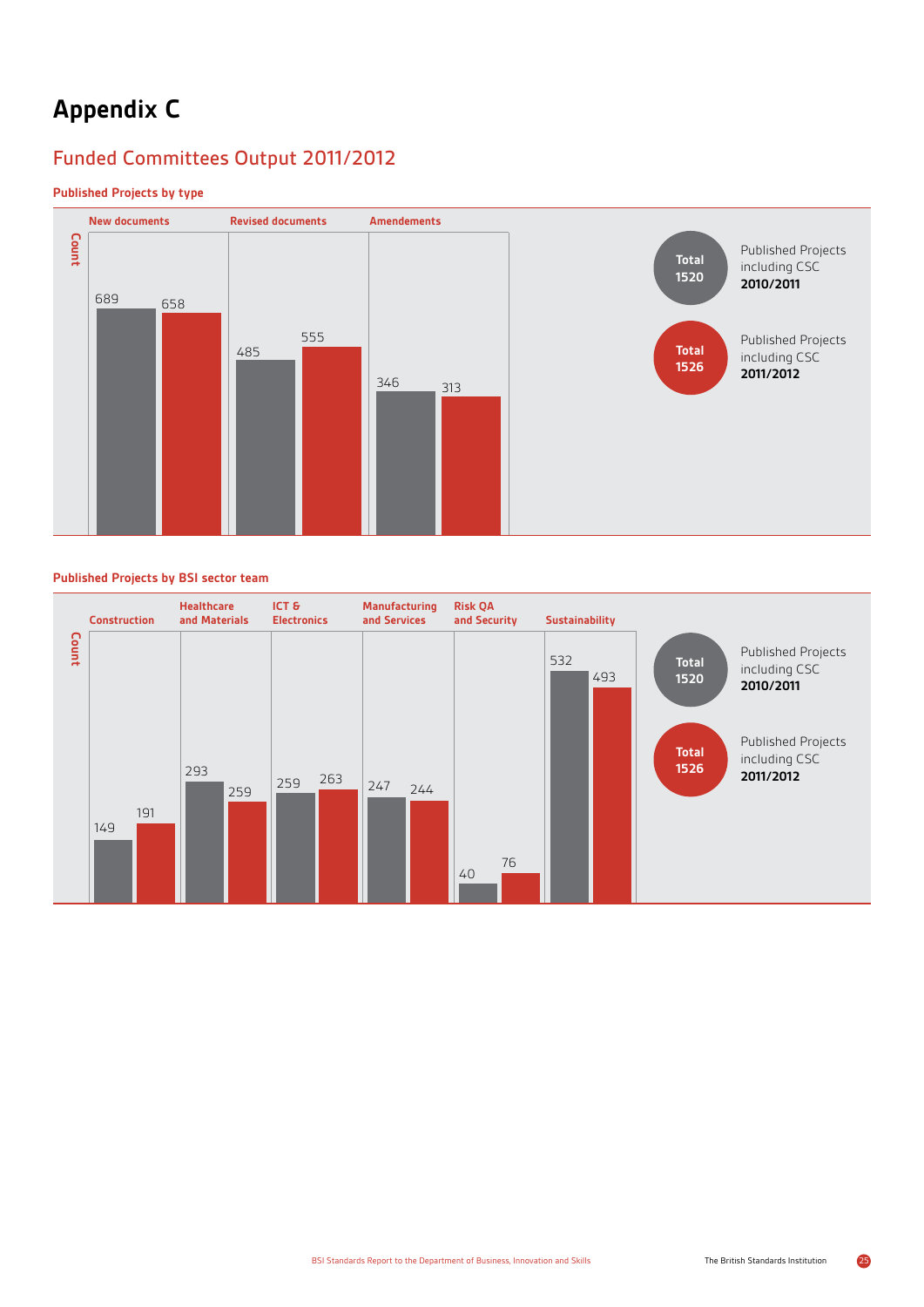## **Published Projects by main priority**

#### **2010/2011**





N.B. In 2011/2012 the funding categories were re-defined to include the Priority Areas of better regulation, infrastructure, procurement and sustainability.

#### **Access to International standardization**

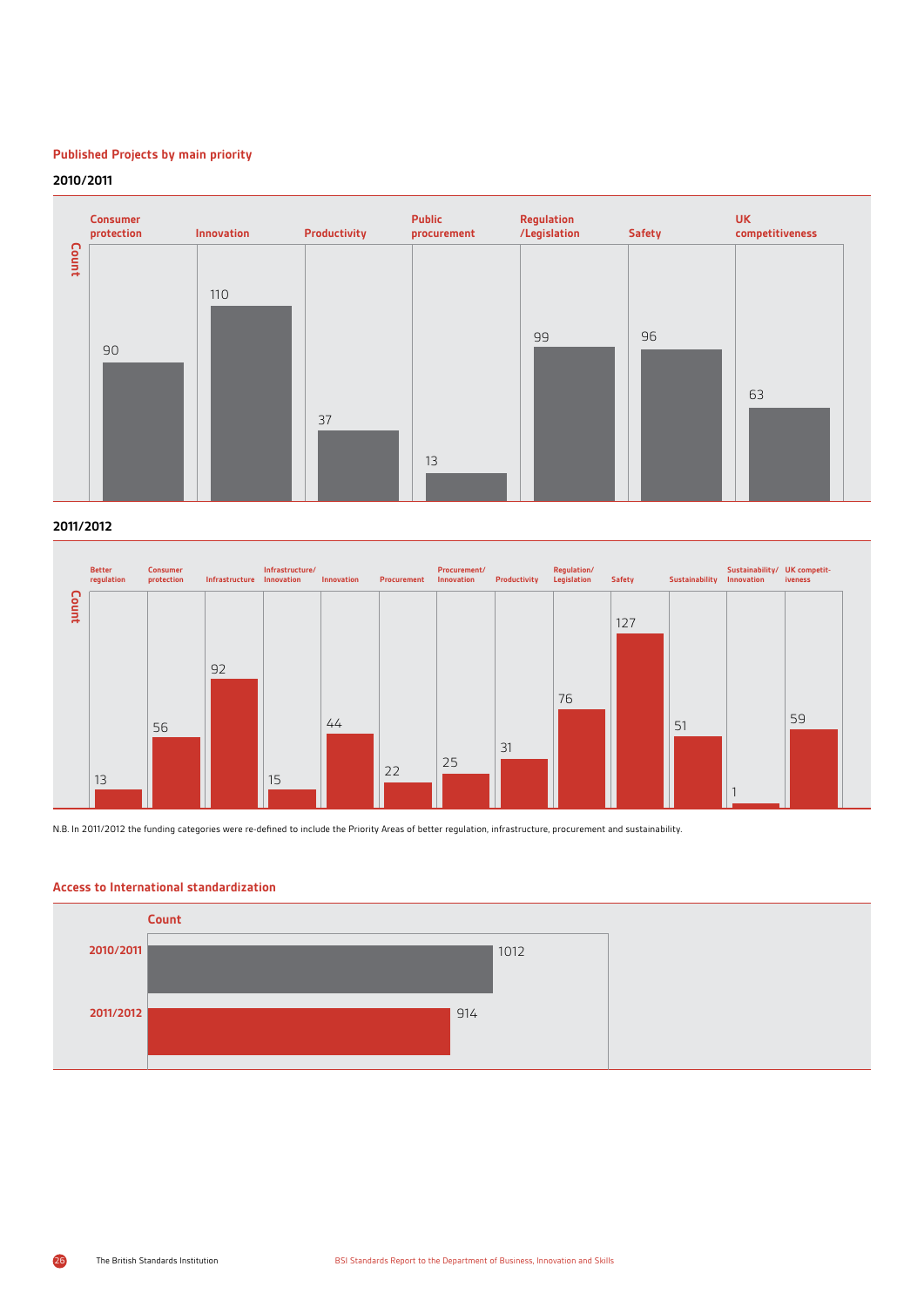# **Appendix D**

# BSI's Technical Assistance Projects to Developing Countries

| <b>Project Title</b>                                                                                                                                         | <b>Status</b>      | <b>Funded by</b>                                                                                             | <b>Description</b>                                                                                                                                                                                                                                                                                                                                                                                                                                                                                                                                                                                                                                                                                                                                                                                                                                                                               |
|--------------------------------------------------------------------------------------------------------------------------------------------------------------|--------------------|--------------------------------------------------------------------------------------------------------------|--------------------------------------------------------------------------------------------------------------------------------------------------------------------------------------------------------------------------------------------------------------------------------------------------------------------------------------------------------------------------------------------------------------------------------------------------------------------------------------------------------------------------------------------------------------------------------------------------------------------------------------------------------------------------------------------------------------------------------------------------------------------------------------------------------------------------------------------------------------------------------------------------|
| <b>INOGATE Technical</b><br>Secretariat and integrated<br>programme in support of<br>the Baku Initiative and the<br>Eastern Partnership<br>energy objectives | Started<br>in year | EC.                                                                                                          | The INOGATE Programme is an international energy co-operation programme<br>between the European Union and the Partner Countries of Armenia, Azerbaijan,<br>Belarus, Georgia, Kazakhstan, Kyrgyzstan, Moldova, Tajikistan, Turkmenistan,<br>Ukraine and Uzbekistan. The overall objective of the programme is to contribute<br>to the progress of the INOGATE Partner Countries in the achievement of the Baku<br>Initiative and the Eastern Partnership objectives. The programme is supporting<br>a reduction in their dependency on fossil fuels and imports, improvement of the<br>security of their energy supply, and climate change overall mitigation.                                                                                                                                                                                                                                    |
| <b>GSO Training (Gulf States)</b>                                                                                                                            | Started<br>in year | Standardization<br>Organization of<br>the Cooperation<br>Council for the<br>Arab States of<br>the Gulf (GSO) | Delivery of training courses on standards, conformity assessment, accreditation,<br>metrology and market surveillance, as part of the GSO 2012 training programme.                                                                                                                                                                                                                                                                                                                                                                                                                                                                                                                                                                                                                                                                                                                               |
| Strengthening the Quality<br>Infrastructure in Rwanda                                                                                                        | Started<br>in year | <b>TradeMark East</b><br>Africa (TMEA)                                                                       | The objectives of this project are to assist the institutional development of the<br>Rwanda Bureau of Standards by offering strategic support and to raise the<br>awareness of the private sector of standards and increase its capacity building in<br>this area.                                                                                                                                                                                                                                                                                                                                                                                                                                                                                                                                                                                                                               |
| Technical specialist &<br>projects needs assessment<br>- Rwanda & Burundi                                                                                    | Started<br>in year | <b>TradeMark East</b><br>Africa (TMEA)                                                                       | The objective of this project is to carry out an intensive feasibility or needs<br>analysis on the conditionalities required to be fulfilled before the procurement of<br>specialized equipment.                                                                                                                                                                                                                                                                                                                                                                                                                                                                                                                                                                                                                                                                                                 |
| Technical Assistance:<br>Programme for the<br>Support in the Production<br>of Seeds of Basic Grains<br>for Food Security in<br>Nicaragua (PAPSSAN)           | Started<br>in year | EC.                                                                                                          | The aim of the project is to develop the market for certified seeds, both at local<br>level and nationally, supplying surplus of certified seed produced in other<br>territories to cover demand in other regions while also improving food security.<br>This will allow producers to buy fresh seed adapted to the conditions of their<br>environment and at the lowest possible prices.<br>The project will strengthen and build the capacity of organisations of small and<br>medium (SMEs) producers in areas of production, business development and<br>processing, marketing, provision of infrastructure equipment and access to<br>services. It will also provide support and equipment to cooperatives and other<br>organisations of seedlings through the financing of investments in equipment and<br>infrastructures dedicated to the production, processing and marketing of seeds. |
| Further development of<br>National Accreditation<br>Agency of Ukraine<br>capacities according<br>to European practices                                       | Started<br>in year | EC.                                                                                                          | The purpose of this project is to enable the achievement of the international<br>recognition of the National Accreditation Agency of Ukraine (NAAU) in providing<br>accreditation services in the areas of Testing Laboratories, Calibration<br>Laboratories, Management System Certification Bodies, Product Certification<br>Bodies, and Inspection Bodies.                                                                                                                                                                                                                                                                                                                                                                                                                                                                                                                                    |
| Technical assistance to the<br>Quality Infrastructure and<br>Standards Programme,<br>Ministry of Tourism, Trade<br>and Industry, Uganda                      | Ongoing            | Swedish<br>International<br>Development<br>Cooperation<br>Agency (SIDA)                                      | The objective of this project is to promote the use of quality infrastructure and<br>standards so as to improve the competitiveness of Uganda's products, processes<br>and service delivery systems in domestic, regional and international markets.                                                                                                                                                                                                                                                                                                                                                                                                                                                                                                                                                                                                                                             |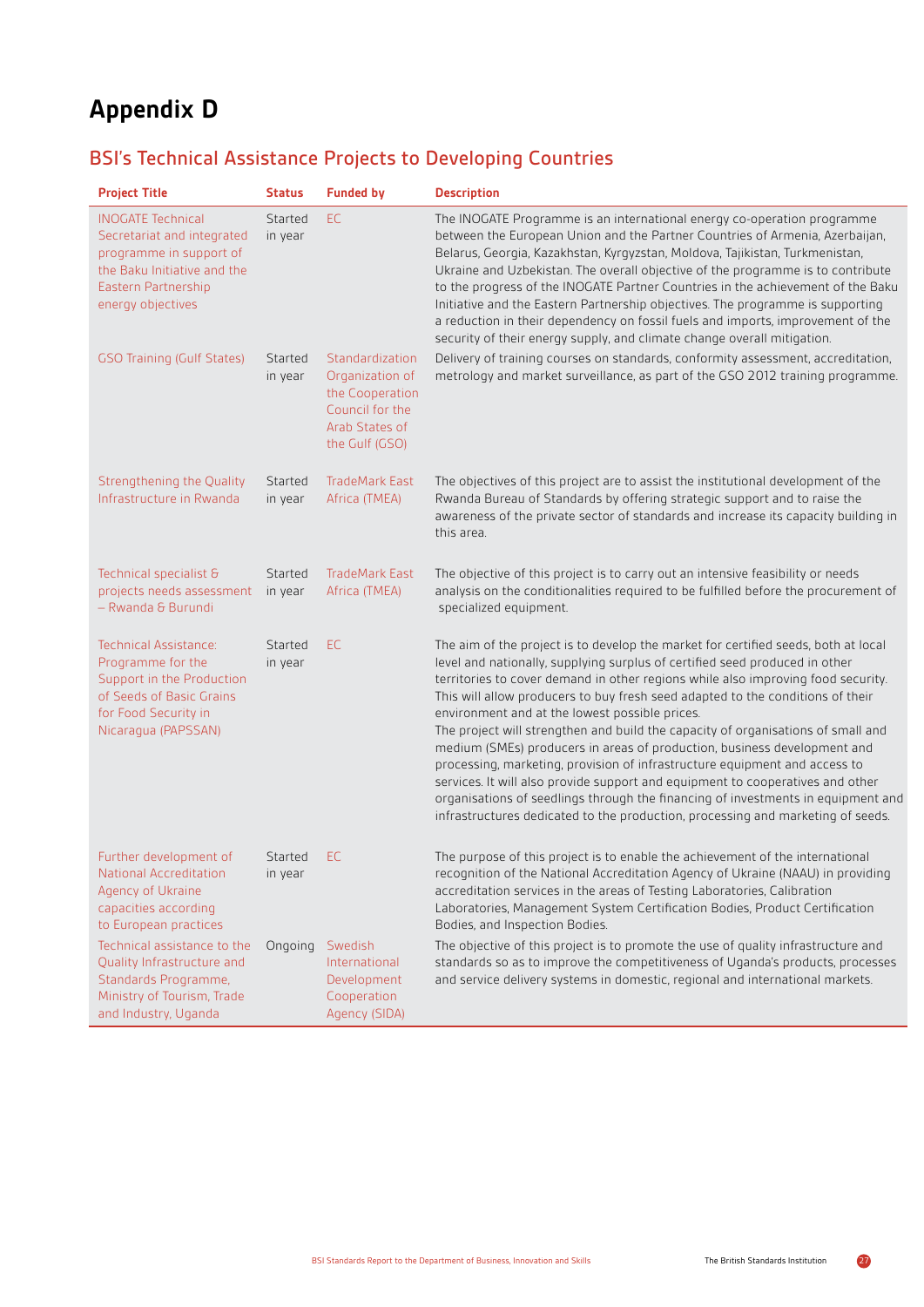| <b>Project Title</b>                                                                                                                                            | <b>Status</b>     | <b>Funded by</b>                             | <b>Description</b>                                                                                                                                                                                                                                                                                                                                                                                                                                                                                                                                                                                                                                                                                                                                                                                                                                                                                                                                                                                                                                                                                         |
|-----------------------------------------------------------------------------------------------------------------------------------------------------------------|-------------------|----------------------------------------------|------------------------------------------------------------------------------------------------------------------------------------------------------------------------------------------------------------------------------------------------------------------------------------------------------------------------------------------------------------------------------------------------------------------------------------------------------------------------------------------------------------------------------------------------------------------------------------------------------------------------------------------------------------------------------------------------------------------------------------------------------------------------------------------------------------------------------------------------------------------------------------------------------------------------------------------------------------------------------------------------------------------------------------------------------------------------------------------------------------|
| Support to China's<br>Sustainable Trade<br>and Investment System                                                                                                | Ongoing EC        |                                              | The overall objective of this project is to support China's economic, trade and<br>investment reform in line with China's sustainable development path. Its purpose<br>is to provide technical assistance to strengthen the design and implementation<br>of trade and investment policy, legislation and regulation at central and<br>provincial level. BSI and CEN are managing the delivery of Component II: Quality<br>Infrastructure / Technical Barriers to Trade. This component aims to a) improve<br>the legislative and regulatory framework for developing new and revising old<br>technical regulations, standards, conformity assessment, market surveillance<br>and accreditation systems while strengthening compliance to standards and<br>regulation, including at the provincial level and b) build capacity to support<br>China's quality infrastructure bodies, trade, sector and consumer associations<br>including establishing and strengthening partnerships/cooperation with<br>international bodies and counterparts.                                                             |
| <b>Technical Assistance</b><br>Support to the<br>Strengthening of the<br><b>Quality Infrastructure</b><br>- Turkey                                              | Ongoing EC        |                                              | The overall objective of the project is to contribute to the removal of technical<br>barriers to trade between Turkey and the EU in order to ensure the free<br>movement of goods between the two parties. The objective has the political<br>support from the Turkish Government in its ambition to join the EU and meet<br>the continued progress to help Turkey meet its national objectives of greater<br>recognition and development. The project looks to harness and strengthen<br>institutional and infrastructural framework in Turkey to enable better<br>implementation of European law regarding the free movement of goods. This is<br>based on the existing strategy and operational support of the quality institutions<br>and industry of Turkey that foresee the benefits of 'free movement of goods' in<br>meeting their own purposes. Benefits from the previous EU support for Turkey<br>has provided good progress and further support is welcomed, planned for<br>and expected to yield further improvement by all relevant stakeholders who<br>understand the long term objectives. |
| <b>Technical Assistance for</b><br>Strengthening Legal<br>Framework and Institutional<br>Infrastructure for Protection<br>from Dangerous Chemicals<br>- Croatia | Ongoing EC        |                                              | The project aim is to assist Croatia in upgrading capacities for implementing<br>transposed EU regulations and directives relating to the protection of the<br>environment and human health from chemicals. Beneficiaries of this project<br>include government authorities and public institutions at the central and local<br>levels, as well as representatives of industry and trade sectors.                                                                                                                                                                                                                                                                                                                                                                                                                                                                                                                                                                                                                                                                                                          |
| Study on standards<br>comparison between EU<br>and Russia and Brazil in the<br>textiles, clothing, footwear<br>and leather sectors                              | Closed<br>in year | EC.                                          | The project compared European standards in the textiles, clothing, footwear and<br>leather sectors with Brazilian and Russian standards, in order to conduct a gap<br>analysis and make recommendations.                                                                                                                                                                                                                                                                                                                                                                                                                                                                                                                                                                                                                                                                                                                                                                                                                                                                                                   |
| Consultancy for the review Closed<br>of standards                                                                                                               | in year           | Inter-American<br>Development<br><b>Bank</b> | The goals of the project were to carry out a review of the standards catalogue of<br>Barbados and to develop a sustainable procedure for standards review for<br>the Barbados National Standards Institution. BSI provided a team of two experts<br>who worked with BNSI to review standards, develop the necessary procedures,<br>train BNSI staff on the use of the procedures and forms, and worked with<br>technical committees to review batches of standards and carry out awareness-<br>raising on the subject of standards review.                                                                                                                                                                                                                                                                                                                                                                                                                                                                                                                                                                 |
| Study on access<br>to standards                                                                                                                                 | Closed<br>in year | European<br>Defence Agency                   | This project addressed access to standards that are used for defence<br>procurement, whether these are military or civil standards. The final report of the<br>project examined whether and how joint access to the required standards can be<br>reasonably achieved. The study involved issuing questionnaires, holding<br>workshops and preparing findings on the basis of evidence gathered. BSI<br>contributed to these activities and the recommendations of the project, with a<br>focus on IPR issues in civil standards and means of access to standards.                                                                                                                                                                                                                                                                                                                                                                                                                                                                                                                                          |